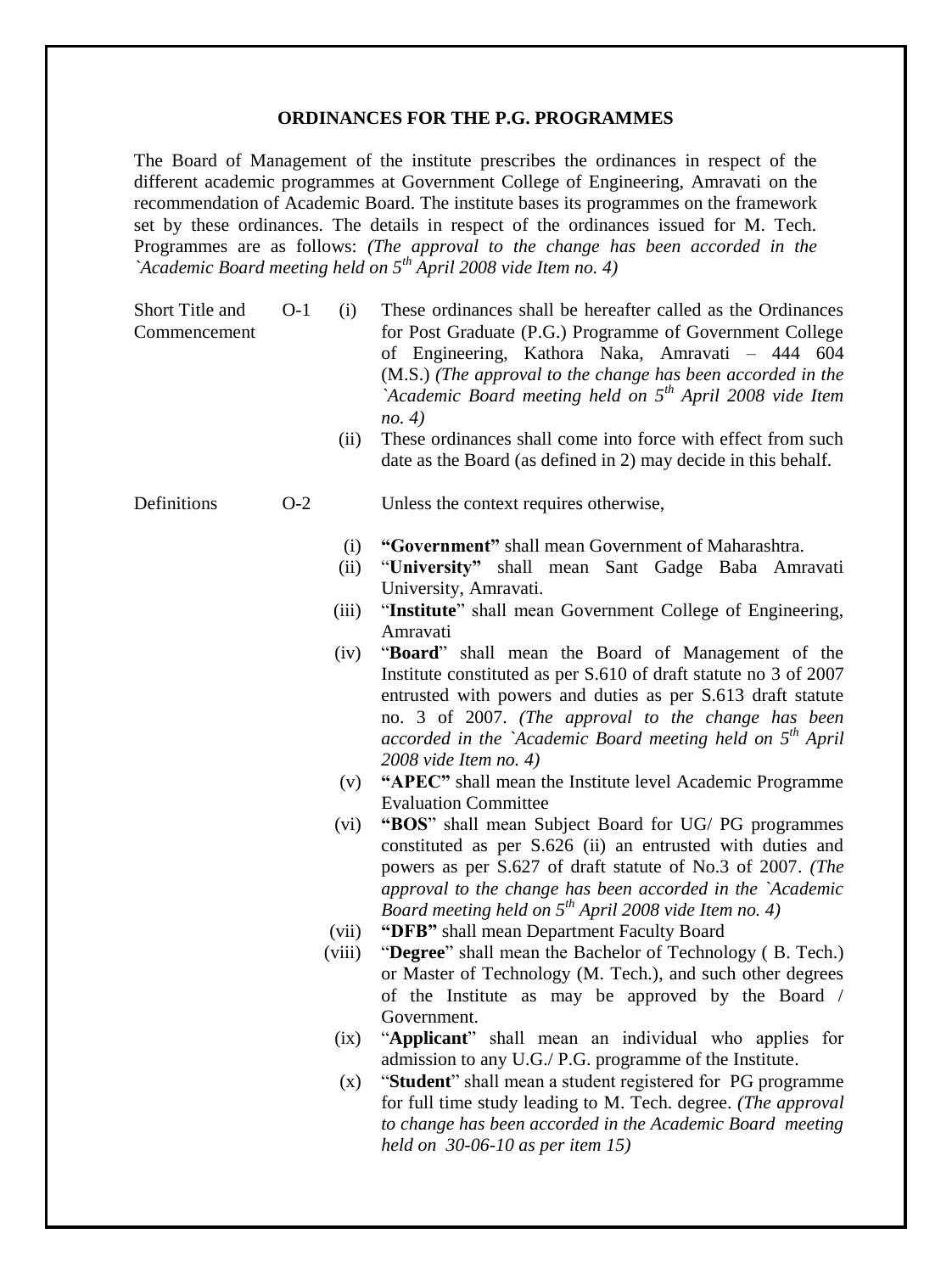- (xi) "**Course**" shall mean a curricular component identified by a designated code number and a title.
- (xii) "**Scheme of Teaching and Examination**" shall mean the scheme of teaching and examination for a programme of study as approved by the Academic Board / Board on the recommendation of Academic Board.
- (xiii) "**Course Coordinator**" shall mean a faculty member who shall have full responsibility for the course, coordinating the work of other faculty member(s) involved in that course, including examinations and the award of grades.
- (xiv) "**Coordination Committee**" shall mean the committee of the faculty members involved in teaching a course in case more than one faculty is involved.
- (xv) "**Grade Moderation Committee**" shall mean the committee appointed by the concerned department to moderate grades awarded by the course coordinators.
- (xvi) "**SGPA**" shall mean the Semester Grade Point Average.
- (xvii) "**CGPA**" shall mean the Cumulative Grade Point Average.
- (xviii) **"Academic Board"** shall mean the academic board constituted as per S.624 of draft statute no 3 of 2007 entrusted with powers and duties as per S.625 draft statute no.3 of 2007. *(The approval to this addition has been accorded in the `Academic Board meeting held on 5th April 2008 vide Item no. 4)*
	- (xix) **"EC"** shall mean Examination committee constituted as per S.628 of draft statute no 3 of 2007 entrusted with powers and duties as per S.629 of draft statute no.3 of 2007. *(The approval to this addition has been accorded in the*

*`Academic Board meeting held on 5th April 2008 vide Item no. 4)*

Ordinances O-3 (1) The Institute shall offer PG programmes as the Board / Government may approve on the recommendation of the Academic Board either on its own or on the initiative of a Department and / or on the direction of the Board / Government. Provided that an interdisciplinary programme may be proposed by a Department or by a committee appointed by the Director for the consideration of the Academic Board and the Board / Government.

> (2) The procedure for starting a new programme, temporarily suspending a programme or phasing out a programme shall be such as may be laid down in the regulations.

> (3) The minimum qualifications and procedure for admission to first year PG programmes shall be such as laid down in the regulations and as per Government circulars from time to time. *(The approval to the change has been accorded in the Academic Board meeting held on 5th April 2008 vide Item no. 4)*

> > Page No. 2/26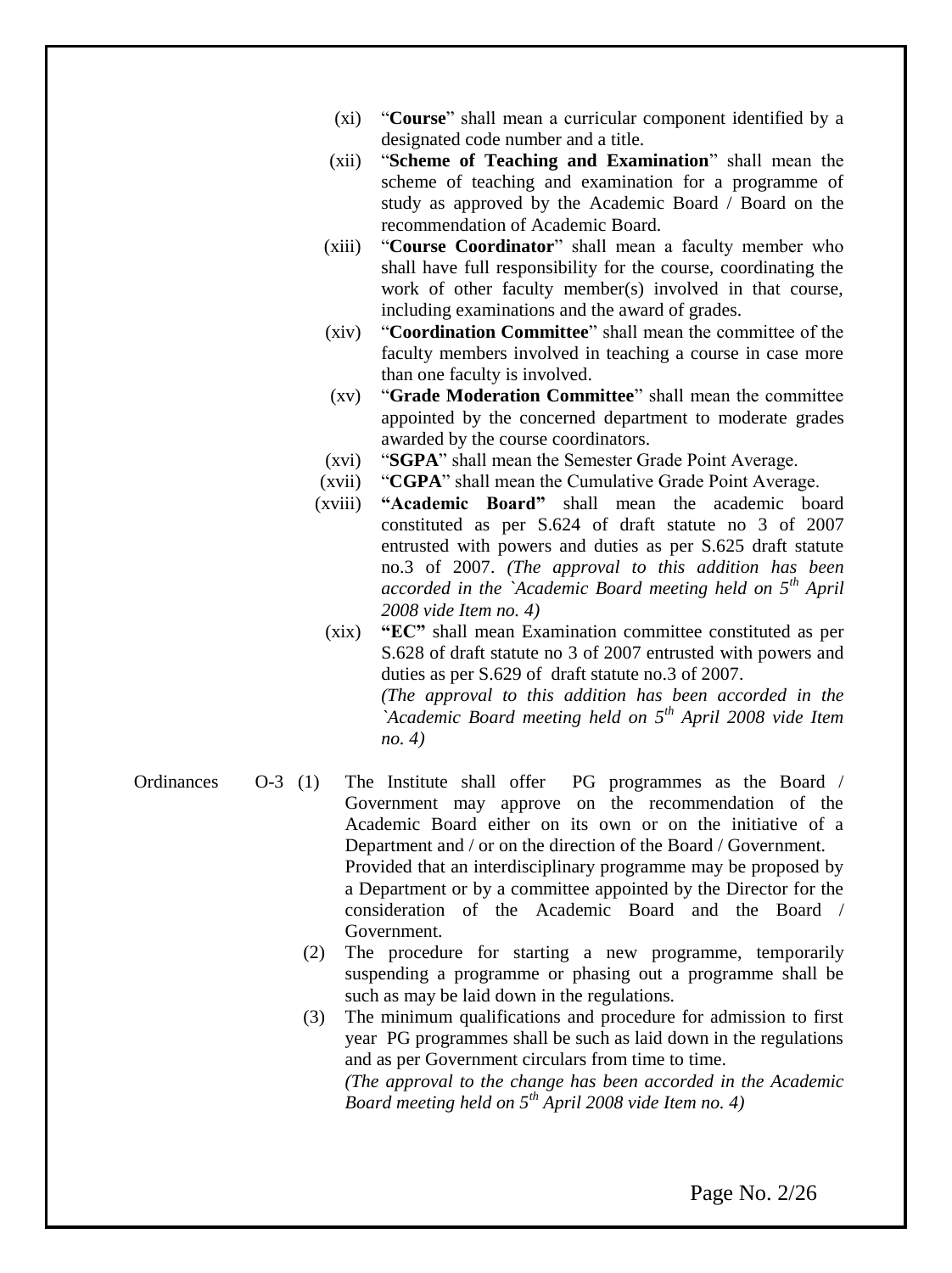- (4) A student shall be required to earn a minimum number of credits through various academic courses of a curriculum as provided for in the regulations.
- (5) The award of the PG degree to an eligible candidate shall be made in accordance with the procedure laid down in the regulations. A student shall have to complete all the requirements for the award of the degree within such period as may be specified in the regulations,
- (6) The date of initial registration for the programme shall normally be the date on which the student formally registers for the first time. This date shall be considered as the date of joining the programme for all intents and purposes.
- (7) A student shall be required to attend every lecture, tutorial and practical class. However, for late registration, sickness or other such exigencies, absence may be allowed as provided for in the regulations.
- (8) A student may be granted such scholarship / assistantship / stipend, etc. and awarded medals as may be specified in the regulations in accordance with the directions of the Government and / or the decision of the Board from time to time.
- (9) The procedure for the withdrawal from an PG programme, rejoining the programme, award of grades and SGPA / CGPA, the examination and all such matters as may be connected with the running of PG programme shall be as specified in the regulations.
- (10) A student admitted to the PG programme shall abide by the code of conduct for students issued by the Institute from time to time. This code of conduct shall deal with the discipline of the students in the hostels, departments, the Institute premises and outside. It may also deal with such other matters as are considered necessary for the general conduct of the students, co-curricular and extracurricular activities. It shall be approved by the Director on the recommendation of the Dean, Student Affairs.
- (11) Notwithstanding anything contained in the above Ordinances, no regulations shall be made in contravention of the decision of the Board and /or the direction of the Government, in regard to the duration of the PG programme, the amount and number of scholarship/assistantships and the number of freeships and the procedure thereof.

*(The approval to the change has been accorded in the `Academic Board meeting held on 5th April 2008 vide Item no. 4)*

(12) The minimum duration of PG full time programmes shall be 4 semesters and PG part time programmes shall be 6 semesters. *(The approval to this addition has been accorded in the `Academic Board meeting held on 30-06-10 as per item 15)*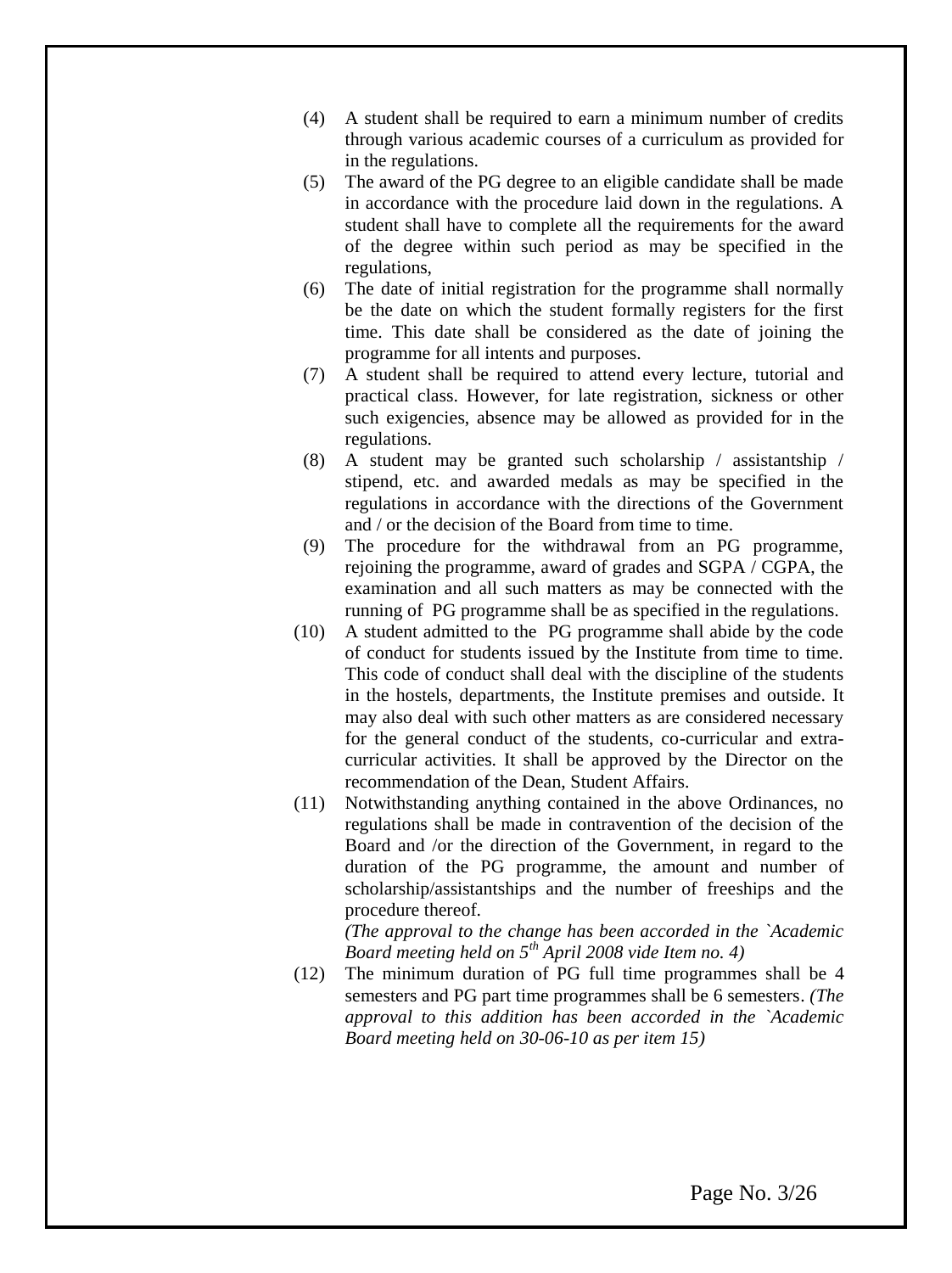# **Regulations for the Postgraduate Programme**

| <b>Regulation</b><br>No.<br>R 1. General | <b>Description</b>                                                                                                                                                                                                                                                                                                                                                                                                        |  |
|------------------------------------------|---------------------------------------------------------------------------------------------------------------------------------------------------------------------------------------------------------------------------------------------------------------------------------------------------------------------------------------------------------------------------------------------------------------------------|--|
| R 1.1                                    | These regulations shall be called as the regulations for the PG<br>programmes of the Institute.                                                                                                                                                                                                                                                                                                                           |  |
| R 1.2                                    | These regulations shall come into force on such date as the<br>Government / Board / Director may decide.                                                                                                                                                                                                                                                                                                                  |  |
| R 2. Postgraduate Programme              |                                                                                                                                                                                                                                                                                                                                                                                                                           |  |
| R 2.1                                    | The Institute shall offer Postgraduate programmes leading to<br>Master's degree in Technology (M. Tech.) as shown in<br>Table 1.                                                                                                                                                                                                                                                                                          |  |
| R 2.2                                    | The minimum duration of PG full time programmes leading to<br>M. Tech. degree is Four semesters and PG part time<br>programmes leading to M. Tech. degree is Six semesters. The<br>duration for the PG programme may be altered in accordance<br>with the decision of the Board / Government/ AICTE. (The<br>approval to this addition has been accorded in the `Academic<br>Board meeting held on 03-04-10 and 19-07-10) |  |
| R 2.3                                    | Reservation of seats for admission to PG programmes shall be<br>as per the norms of Government.                                                                                                                                                                                                                                                                                                                           |  |
| R 2.4                                    | shall be provisionally admitted to PG<br>The candidate<br>programme subject to fulfillment of eligibility criterion as<br>prescribed by Sant Gadge Baba Amravati University,<br>Amravati.                                                                                                                                                                                                                                 |  |
| R 2.5                                    | In matter of admission to the M.Tech programme the decision<br>of the competent authority of Government/ Board shall be<br>final.                                                                                                                                                                                                                                                                                         |  |
| R 3. Semester System                     |                                                                                                                                                                                                                                                                                                                                                                                                                           |  |
| R 3.1                                    | The academic programmes in the Institute shall be based on<br>semester system; two semesters (June-October and December-<br>April) in a year with winter (November / December) and<br>summer (May / June) vacations.                                                                                                                                                                                                      |  |
| R 3.2                                    | The curriculum shall consist of credit courses.                                                                                                                                                                                                                                                                                                                                                                           |  |

R 3.3 Each credit course shall have a certain number of credits assigned to it depending upon the academic load of the course,

Page No. 4/26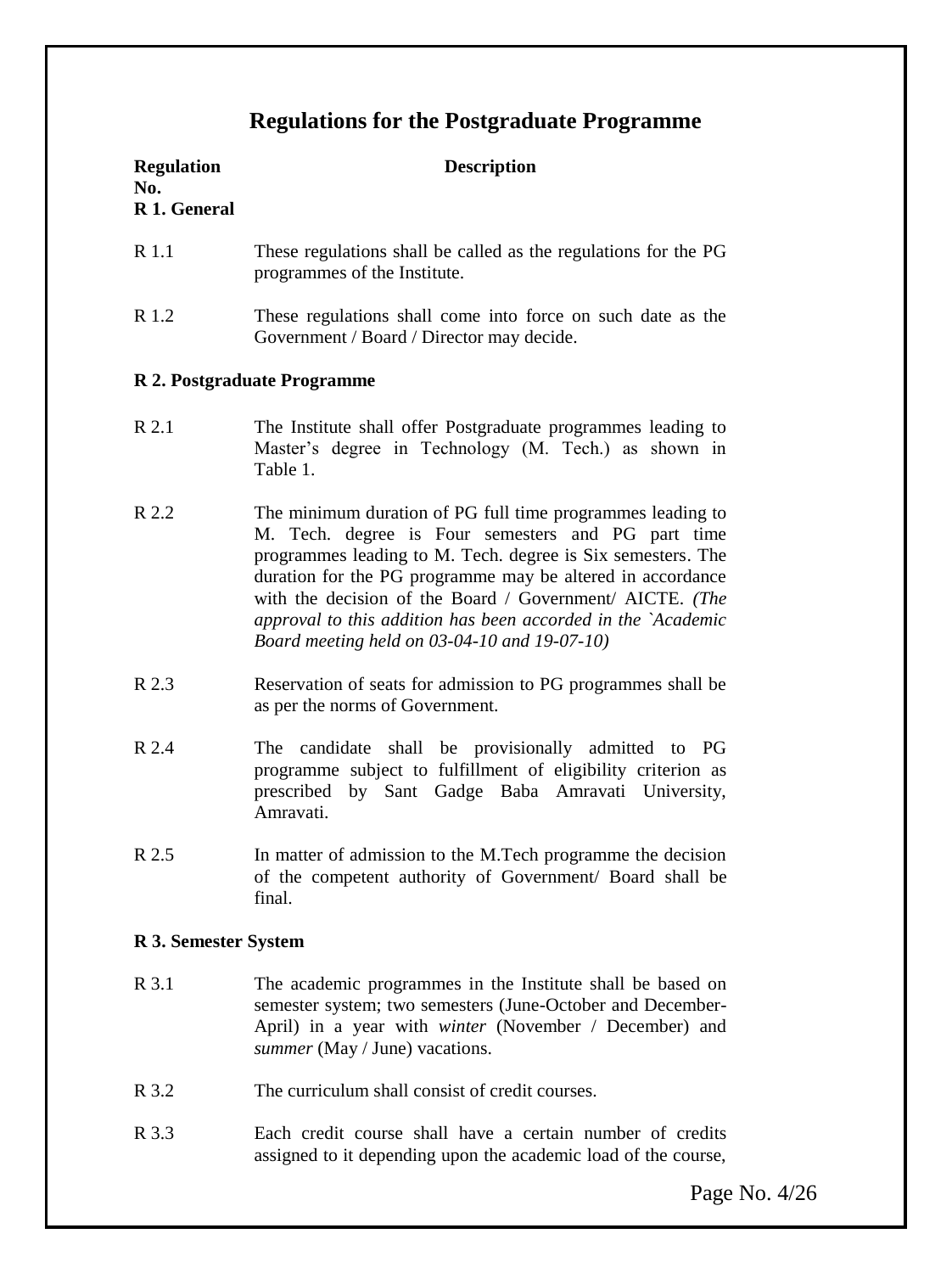which would be assessed on the basis of weekly contact hours of theory lecture and laboratory classes, field study. The credits for the dissertation shall be assigned depending upon the quantum of work expected.

R 3.4 The courses offered in a semester shall be continually assessed and evaluated to judge the performance of a student.

#### **R 4. Curriculum Structure**

- R 4.1 The programme will consist of: (i) Compulsory core courses (theory & lab practices); (ii) Electives enabling the students to take up a group of courses of interest to him / her & related to his dissertation; (iii) Dissertation and seminar approved by the Department.
- R 4.2 Each M. Tech. programme will have a curriculum and course contents (syllabi) for the courses approved by the Academic Board / Board on the recommendation of Academic Board. *(The approval to the change has been accorded in the Academic Board meeting held on 5th April 2008 vide Item no. 4)*
- R 4.3 The curriculum of any programme is designed to have a total of 90 credits for the award of the degree.
- R 4.4 No semester shall have more than five theory courses for full time programme and more than three theory courses for part time programme, and a laboratory practice covering practical on theory courses as prescribed in the curriculum. *(The approval to this addition has been accorded in the `Academic Board meeting held on 30-06-10 as per item 15)*
- R 4.5 The medium of instruction, examination and dissertation reports will be English.

### **R 5. Course Codes**

R 5.1 The course offered by the institute shall have an alphanumeric course code consisting of a string of six characters followed by the title of the course. The first two characters in a course code shall be capital letters identifying the respective programme (refer short title given in table  $1A \& 1B$ ) offering the course and and third character shall be U for UG program or P for PG program next three are numeric; first digit indicating the semester number and rest indicating course number in that semester.

> *(The approval to this addition has been accorded in the `Academic Board meeting held on 30-06-10 as per item 17)*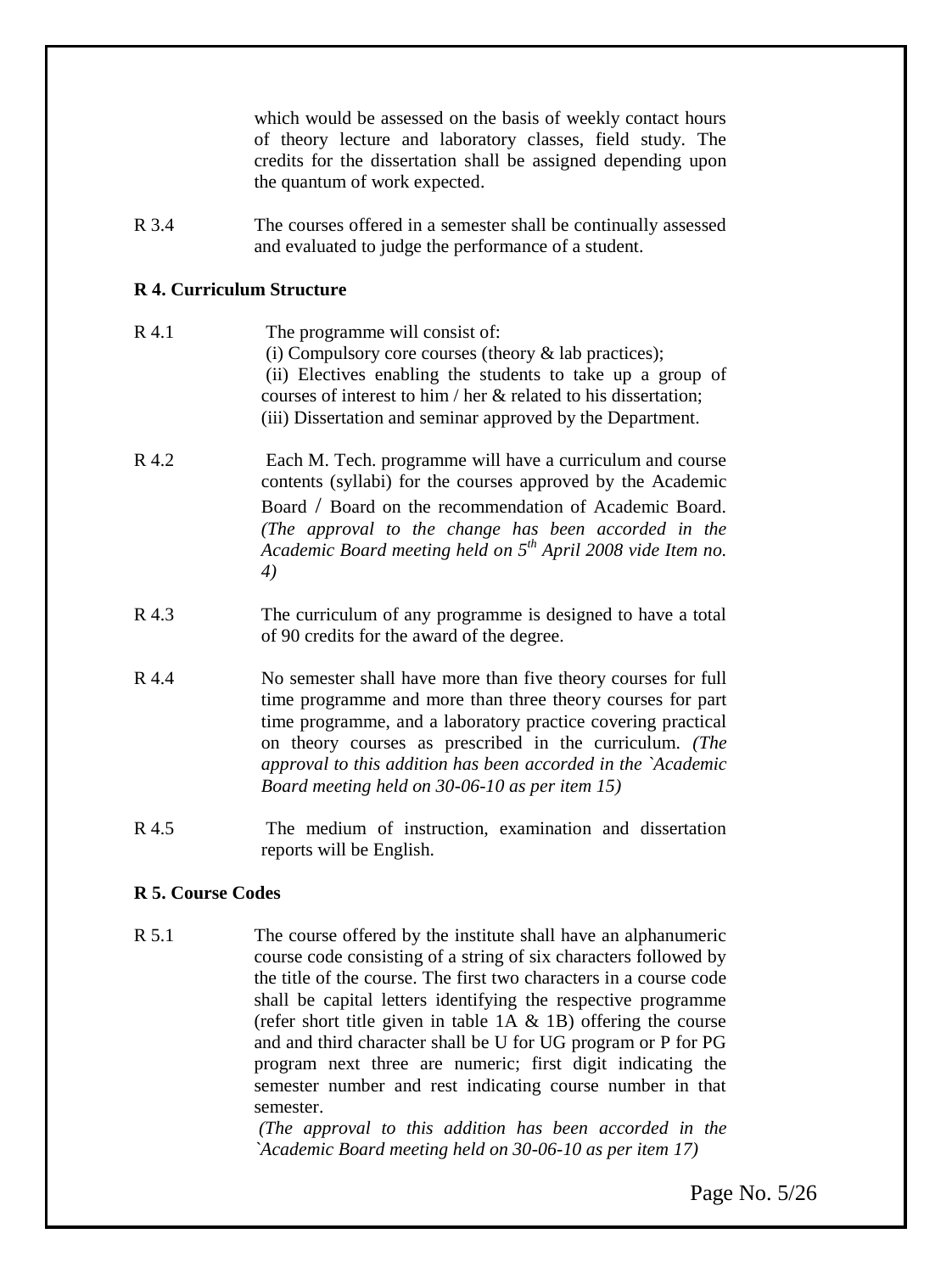#### **R 6. Course Credits**

R 6.1 Each credit course shall have an integer number of credits, which reflects its weightage. The student earns credits by passing corresponding courses. The number of credits of a course in a semester shall ordinarily be calculated as under:-

*(a) Lectures:* One lecture hour per week shall be assigned one credit.

*(b) Practicals / Tutorial:* One laboratory/Tutorial hour per week shall be assigned half a credit. Not more than four credits may be assigned to a practical course having only laboratory component.

(c) The fraction number of credits for a particular course shall be approximated to next whole number.

(d) Special courses like dissertation, seminar etc. in the PG programme shall be treated as any other course and shall be assigned such number of credits as may be approved by the Academic Board. *(The approval to the changes has been accorded in the` Academic Board meeting held on 30-06-10 as per item 15)*

#### **7. Academic Board**

*( The approval to the change/replacement has been accorded in the `Academic Board meeting held on 5th April 2008 vide Item no. 4)* 7.1

i) Academic Board shall be consist of

- 1. Principal/Director/Head of the Department Chairman
- 2. All head of the Department of Autonomous College / Recognized Institution / University Department / University Institute.
- 3. Three teachers not designated as Heads or not in the grade of professor by rotation according to seniority to be nominated by the principal / Head.
- 4. Three professional experts co-opted by Academic Board
- 5. One nominee of the Director of Higher Education / Technical Education etc.as the case may be.

ii) The tenure of the members shall be of three years.

iii) There shall be not less than two meetings of the Academic Board in the academic year.

iv) One third members of the Academic Board shall constitute the quorum.

v) In case if meeting is adjourned for want of quorum is required for such adjourned meeting.

7.2 The Academic Board shall have following powers and following duties.

> a) (i) scrutinize and approve the proposal with or without modifications made by the Subject Board(s) with regard to courses of studies , academic regulations , curricula , syllabi, and modification thereof, any instructional and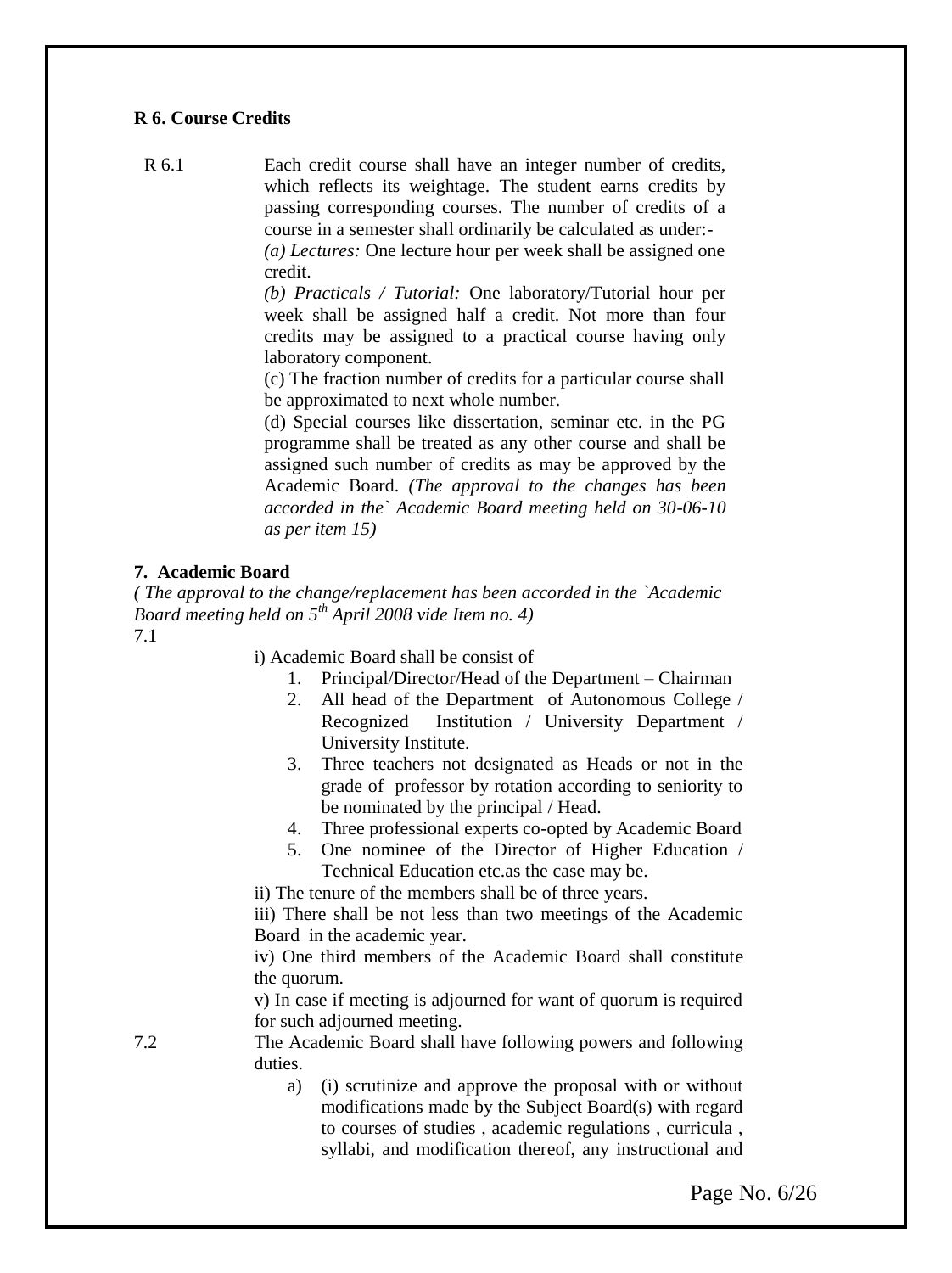valuation methods, procedures relevant thereto etc.

(ii) refer the matter for reconsideration to the concerned Subject Board(s) or to reject the same after giving reason therefore. After the matter is resubmitted by the Subject Board may decide the matter on merit and the decision of the Academic Board shall be final ;

- b) make rules regarding admission of students , subject to Government rules and regulations on admission procedure ;
- c) initiate measures for improving the quality of teaching , frame rules for conduct of examinations , rules of students evaluation and develop student advisory programmes
- d) make rules for sports ,extra curricular activities , for proper maintenance and functioning of building , libraries , laboratories , play-grounds and hostels.
- e) recommend to the Board of Management proposal to institute new programmes of studies.
- f) recommend to the Board of Management institution of scholarships, studentships , fellowship ,prizes and medals and frame rules for the award the same ;
- g) advise the Board the of Management on matters pertaining to the academic affairs.
- h) perform such other functions and such other duties as may be necessary and as may be assigned by the Board of Management, pertaining to the academic programmes and development.

#### **R 8. Academic Programme Evaluation Committee (APEC)**

R 8.1 The institute will have academic programme evaluation committee consisting of Chairman and member secretaries of every Subject Board. The Dean Academics shall work as a chairman of APEC and shall be supported by member secretary. The member secretary shall be appointed by the Director. APEC will be responsible to maintain uniformity in various programmes as regards to the structure, implementation, assessment, etc. It will formulate draft policies for these academic matters and will submit its recommendations to Academic Board for its consideration.

#### **R 9. Subject Board (BOS)**

R 9.1 Every programme shall have its own Subject Board (BOS) to look after all matters pertaining to that particular programme and the interdisciplinary courses offered to other programmes. *(The approval to the change has been accorded in the `Academic Board meeting held on 5th April 2008 vide Item no. 4)*

Page No. 7/26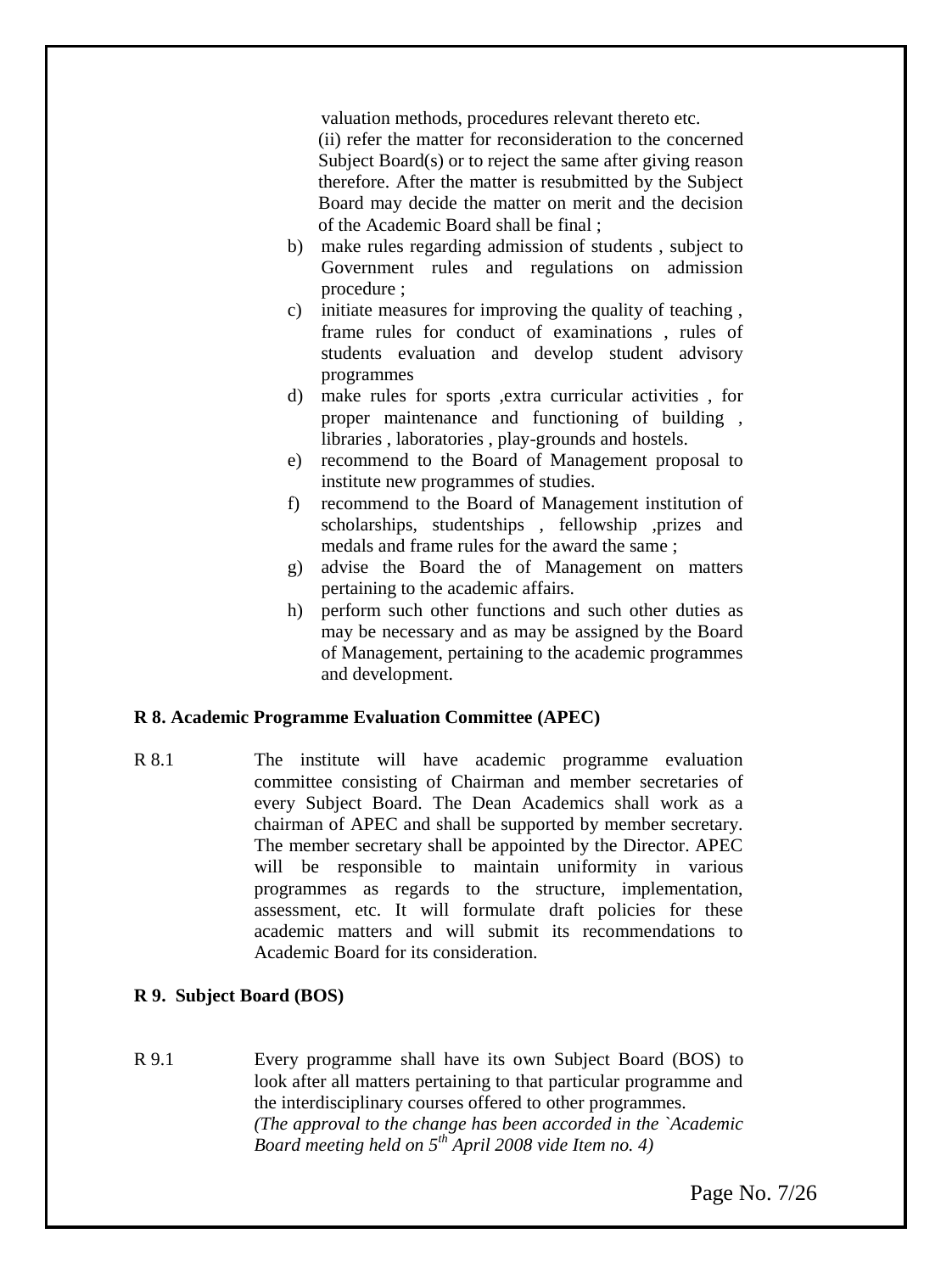- R 9.2 The Director of the Institute shall appoint the BOS. The term of BOS shall be for three academic years. In case of vacancies in BOS replacement shall be done by chairman BOS with the approval of the Director. For an interdisciplinary programme, an ad-hoc board shall be constituted by Dean academics. A Programme Coordinator shall be appointed by the Director in consultation with the Dean, Academics and the Heads of the concerned Departments to look after all the administrative and academic matters related to the interdisciplinary programme. The Programme Coordinator shall exercise the functions of the Chairman, of such ad-hoc Board.
- R 9.3 BOS shall be responsible for deciding or modifying curriculum structure, approving detailed syllabi recommended by DFB, implementation and monitoring of all academic activities, suggesting panel of examiners, submitting recommendations on academic matters.

#### **R 10. Departmental Faculty Board (DFB)**

R 10.1 Every department including Physics, Chemistry , Mathematics etc. will have Departmental Faculty Board (DFB) consisting of all the faculty members of the department. The DFB shall be responsible for considering all the policy issues concerning academic and research programmes of the department. The DFB shall formulate academic programmes, courses and detailed syllabi based on the structure as recommended by the BOS and send its recommendations to the BOS for its consideration.

*(The approval to the change has been accorded in the `Academic Board meeting held on 5th April 2008 vide Item no. 4)*

### **R 11. Courses of Special Nature**

#### R 11.1 **(a) Dissertation**

A curriculum shall contain a 40-credit component of dissertation. For details refer appendix "C". *(The approval to the change has been accorded in the Academic Board meeting held on 30-06-10 as per item 15 )*

#### **(b) Offering an Elective**

An elective course shall be offered depending upon the number of students & availability of faculty.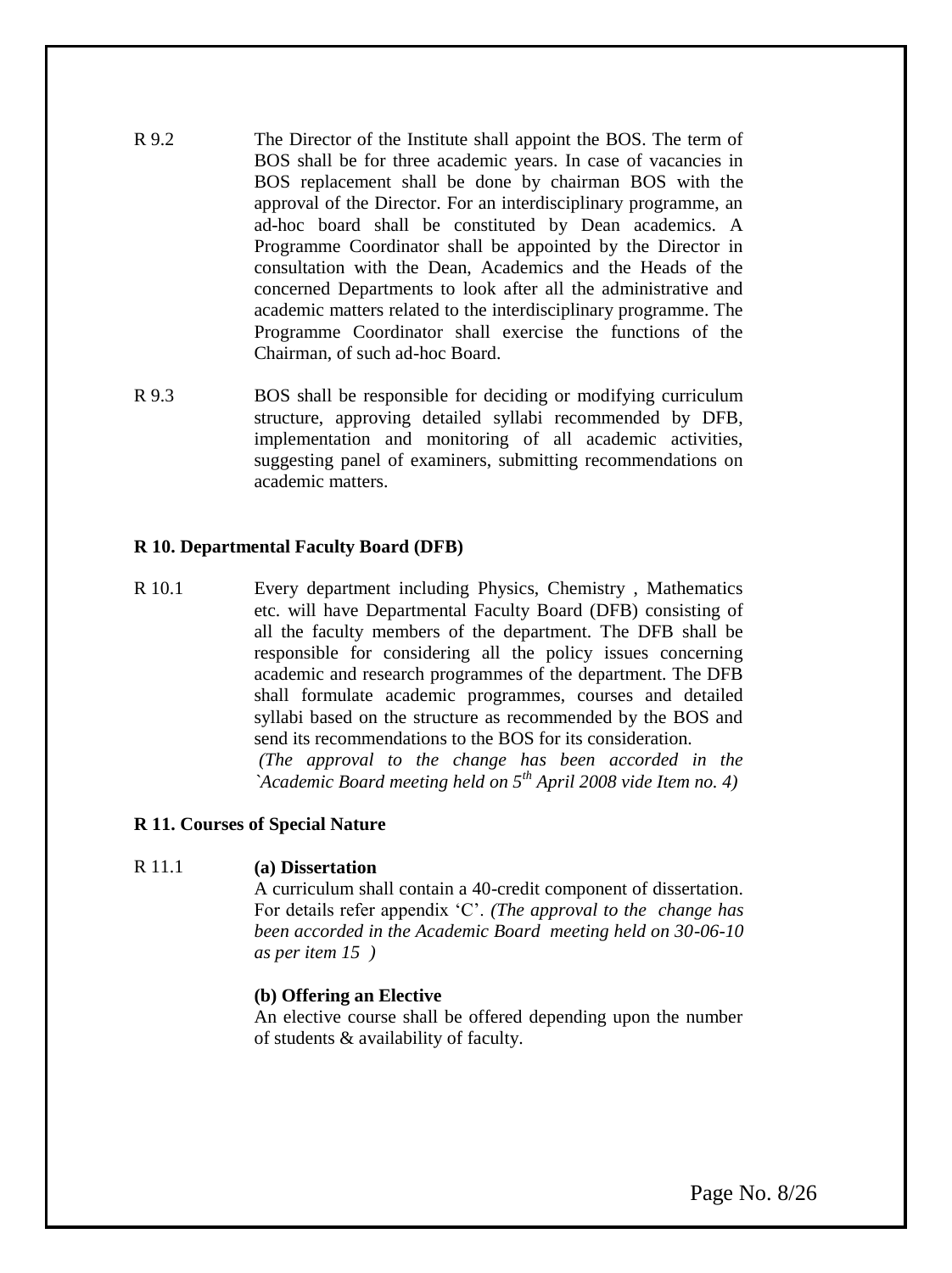#### **R 12. Starting a New Progrmame**

R 12.1 (a) The Board/State government may approve starting of a new programme or a modified programme in lieu of the old phased-out programme on the recommendation of the DFB, APEC, BOS and the Academic Board.

> (b) A new programme may be considered and recommended by the Academic Board to the Board for its consideration and approval. Such a proposal will be initiated by a Department through its DFB, BOS and considered and recommended by the APEC.

> (c) An interdisciplinary programme may be proposed by a Department in consultation with other participating Department(s), or by a group of Department(s), or by a Committee appointed by the Director for the consideration of the APEC and the Academic Board for their recommendation to the Board / Government / AICTE for obtaining its approval.

### **R 13. Registration**

- R 13.1 Every student admitted shall have his / her unique registration number. The registration number shall have eight digits. First two digits shall indicate year of admission; next three shall indicate his/ her programme, (Refer table 1A & 1B) last three digits shall indicate his /her serial number / roll number. Every student shall be identified by this number through out his/her P.G. programme. *(The approval to the Second Revision has been accorded in the Academic Board meeting held on 30-06-10 as per item 15) (The approval to the First Revision has been accorded in the Academic Board meeting held on 5th April 2008 vide Item no. 4)*
- R 13.2 Registration at the beginning of each semester on the prescribed dates announced from time to time by payment of the stipulated fees is compulsory for every student till he/she completes the Programme.
- R 13.3 Registration, according to rules, should be carried out on the first four days of each semester. Late registration may be permitted only for valid reasons and on payment of a late registration fee. In any case, registration must be completed before the prescribed last date for registration, failing which his / her studentship is liable to be cancelled. Students having outstanding dues to the Institute or hostel shall be permitted to register only after clearing the dues.
- R 13.4 In-absentia registration may be allowed only in rare cases at the discretion of the Dean (Academics) in case of illness.

Page No. 9/26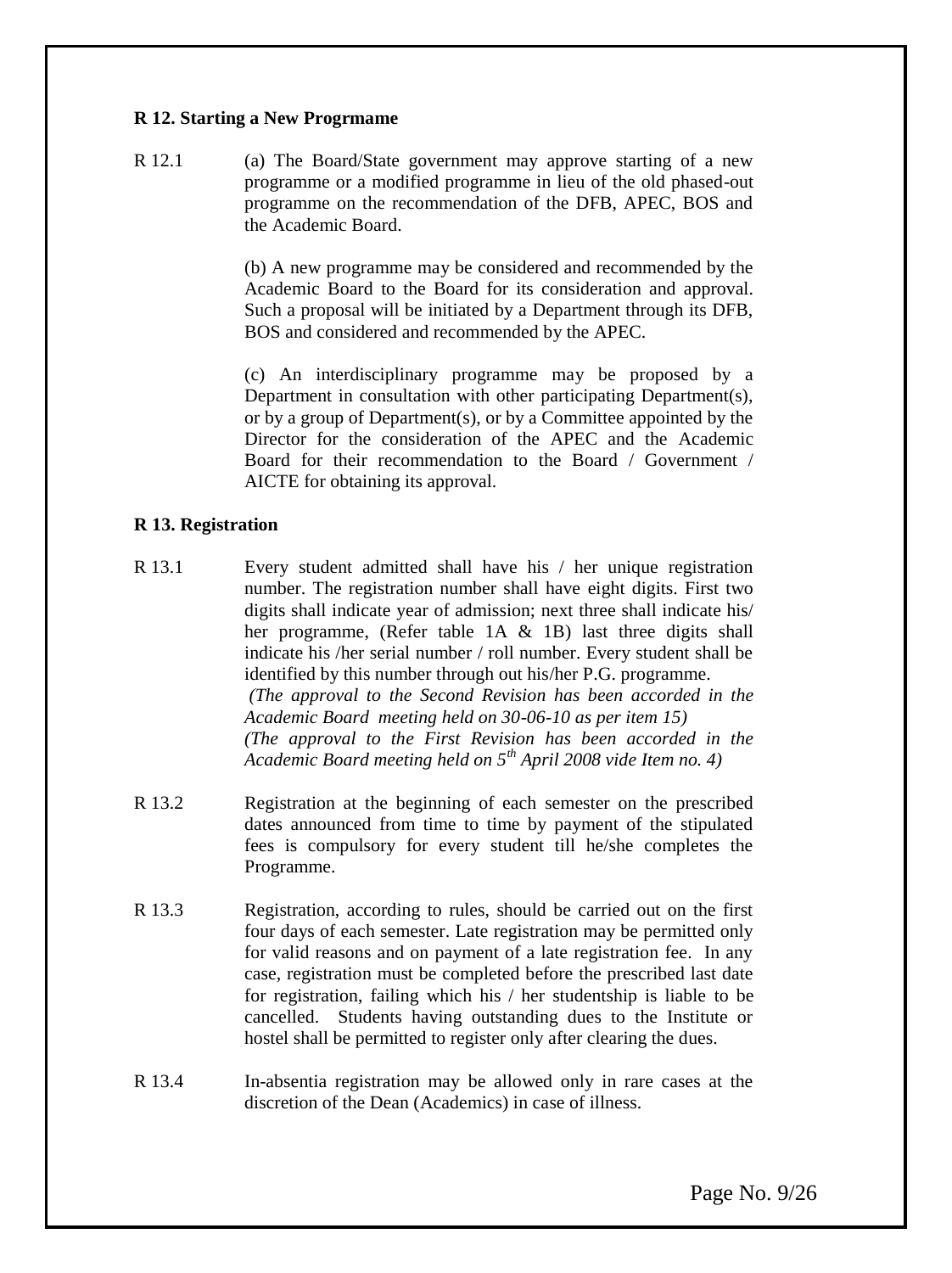- R 13.5 Every student shall register for the courses that he / she wants to study for earning credits and his / her name will appear in the roll list of each such course. No credit shall be given if a student attends a course for which he or she is not registered.
- R 13.6 In case the numbers of repeaters / back loggers in a course are 10 % of intake capacity or more the HOD of concern department may consider offering such course although it may not be stated to run during that semester, subject to time table constraint and availability of faculty. Maximum grade to be awarded shall be A+.
- R 13.7 The student can submit his / her dissertation report though he has not acquired stipulated credits till then; his / her examination of dissertation shall be conducted. However, his / her result shall be declared only after acquiring stipulated credits. Such student shall be required to re-register till he / she completes the requirements for the award of degree.
- R 13.8 For registration of the dissertation phase I the student should have earned minimum  $2/3^{rd}$  of the total credits (rounded to lower number) of the first and second semester for full time or first to third semesters for part time, however, Seminar I and Seminar II shall be prerequisite for the dissertation. *(The approval to this addition has been accorded in the `Academic Board meeting held on 17-06-11 as per item 7)*. The registration to Dissertation Phase I shall be permitted in even semester for the students who were not fulfilling conditios for registration at the beginning of odd semester but fulfilled the same before even semester. *(The approval to this addition has been accorded in the `Academic Board meeting held on 19-01-13 as per item 15.3)*.

### **R 14. Discipline and Conduct**

- R 14.1 Every student is required to observe discipline and decorous behavior both inside and outside the campus and not to indulge in any activity, which will tend to bring down the prestige of the **Institute**
- R 14.2 Any act of indiscipline of a student reported to the Dean, Student Affairs, will be discussed in a Complaint Redressal Committee constituted by the Academic Board. The Committee will enquire into the charges and recommend suitable punishment if the charges are substantiated. The Subject Board will consider the recommendation of the Complaint Redressal Committee and authorize the Dean, Student Affairs to take appropriate action.

Page No. 10/26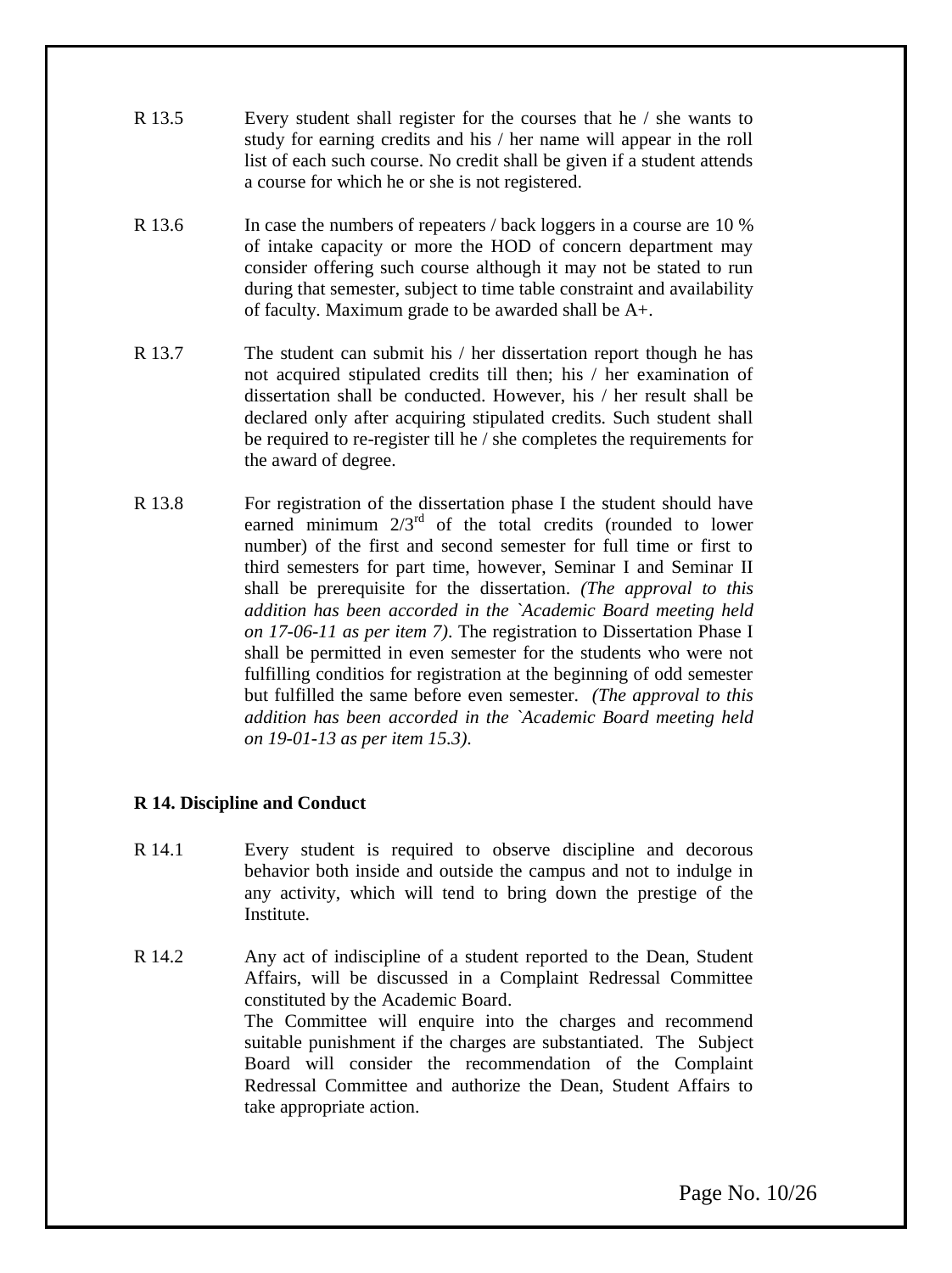- R 14.3 **Appeal:** The student may appeal to the Chairman, Academic Board whose decision will be final. The Dean, Student Affairs will report the action taken at the next meeting of the Academic Board.
- R 14.4 If the student while studying in the institute is found indulging in anti-national activities contrary to the provisions of acts and laws enforced by Government he / she will be liable to be expelled from the institute without any notice.
- R 14.5 If a student is involved in any kind of ragging, the student shall be liable for strict action as per Maharashtra anti-ragging act 1999, which is in effect from  $15<sup>th</sup>$  May 1999.
- R 14.6 If any statement / information supplied by the student in connection with his / her admission is found to be false / incorrect at any time, his / her admission shall be cancelled and he / she shall be expelled from the institute and fees paid shall be forfeited.
- R 14.7 Student once admitted in the institute has to follow instructions issued from time to time, failing which disciplinary action shall be initiated against such student.
- R 14.8 If a student is found guilty of malpractice in examinations and overall misconduct during his / her stay in the institute, he/she will be punished as per the recommendations of the Discipline and Welfare Committee. The maximum punishment may be expulsion from the institute.

### **R 15. Attendance, Absence, Leave Rules and Dismissals**

- R 15.1 All the students are expected to be present in every lecture, tutorial, practical, dissertation scheduled for them. Attendance will be closely monitored during a semester as per the guidelines.
- R 15.2 A student must have a minimum attendance of 75% of the total number of classes including lectures, tutorials and practicals, held in a course before the corresponding examination i.e. Class Test I, Class Test II and End Semester Examination in order to be eligible to appear for the respective examination in the course.
- R 15.3 The names of the students who have remained absent with or without leave, for more than 25% of the actual classes held in a course will be intimated by the Course Coordinator himself on the last teaching day of respective examination, to the students in the class with intimation to the HOD, who will consolidate the list for all such students for all the courses and display it on the notice board of the department with an intimation to Dean Academics, declaring them not eligible to appear for the respective examination.

Page No. 11/26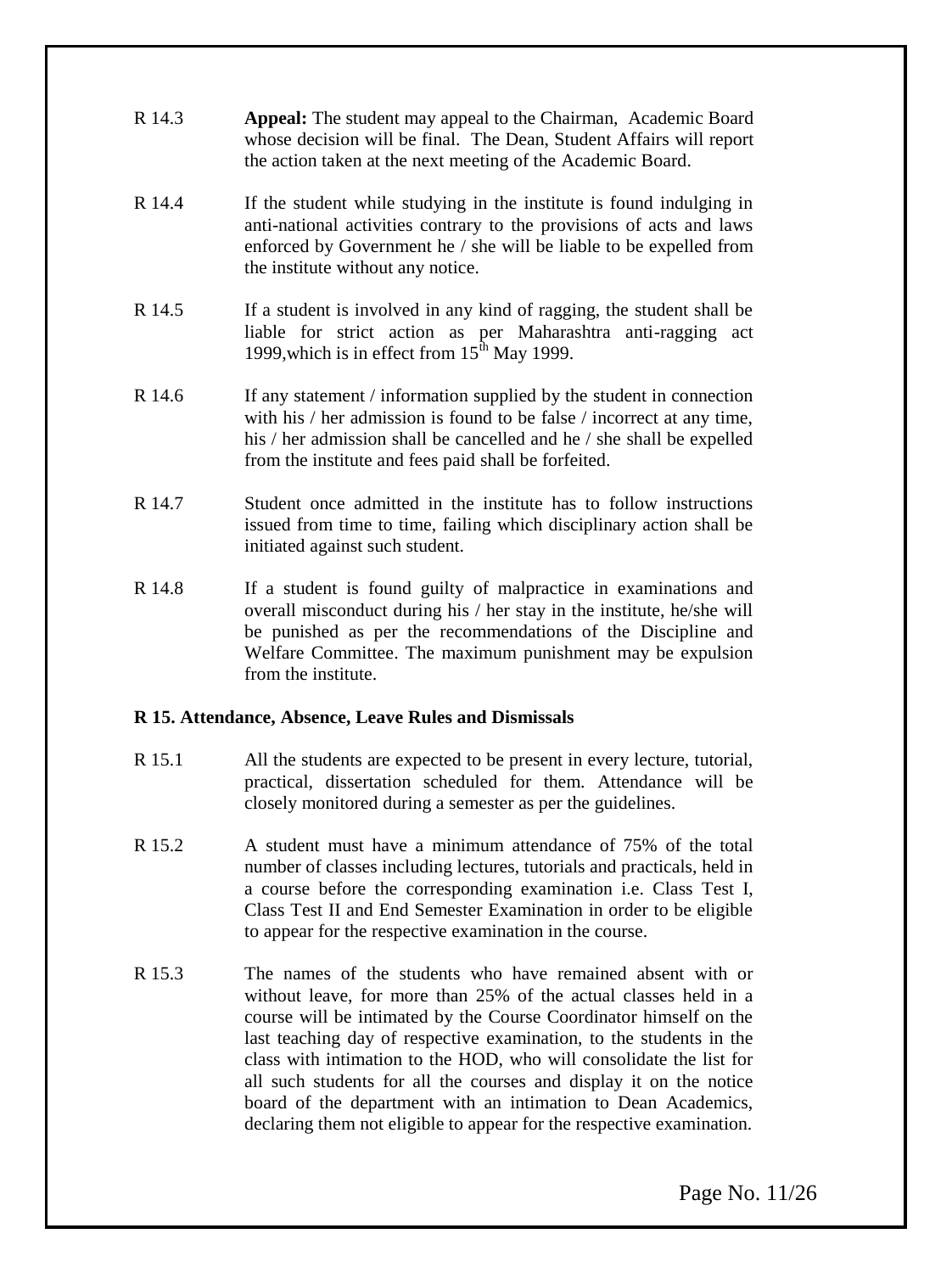- R 15.4 For want of attendance if a student is not permitted to appear for the end semester examination in the course in which the shortfall exists, his / her registration for that course will be treated as cancelled, and he  $\ell$  she shall be awarded  $Z$  grade (Z stands for registration cancelled for non completion of course requirement) in that course. This grade shall appear in the grade card till the course is successfully completed.
- R 15.5 If a student is absent during End Semester Examination of a course due to medical reasons (Accident and / or hospitalization of a student) or other emergency circumstances (death of immediate close relative i.e. father, mother, brother and sister), he / she may be awarded 'I' grade in the course. A single make up examination shall be held normally within one month of the last day of End Semester Examination to convert 'I' grade to proper letter grade. His / her application must be supported by proper medical certificate with registration number of hospitalization and discharge certificate. In the event of death of parent or guardian, the application should be supported by adequate evidence for the same. Any such student who fails to apply for make up examination in prescribed manner in due date will be awarded F grade.
- R 15.5.1 If a student is absent during Class Test (CT) of a course due to medical reason or other emergency circumstances, a single make up examination for 15 marks after CT2 within 10 days shall be arranged and syllabus for this test will be combined syllabus of CT1 and CT2. The student who are absent in CT1 or CT2 or both shall be eligible for this single make up test provided the student/ parent submit an application supported by proper certificates latest by last day of the concerned test exam. Such cases shall be scrutinized by concerned programme head/ BoS Chairman for verifying genuineness. Final approval shall be accorded by the Principal. The schedule for this make up test shall be displayed by concerned program head. Copy of approval, time table and marks obtained (duly signed by course coordinator and programme head) shall be submitted to Controller of Examination within three days after conduct of make up examination for further action

*(The approval to this addition has been accorded in the `Academic Board meeting held on 18-04-2015 vide Item No. 05)*

R 15.6 The student absent for End Semester Examination should submit an application to the Chairman BOS within ten days from the date of the examination missed, explaining the reasons for their absence along with documentary evidence. Applications received after this period will not be entertained.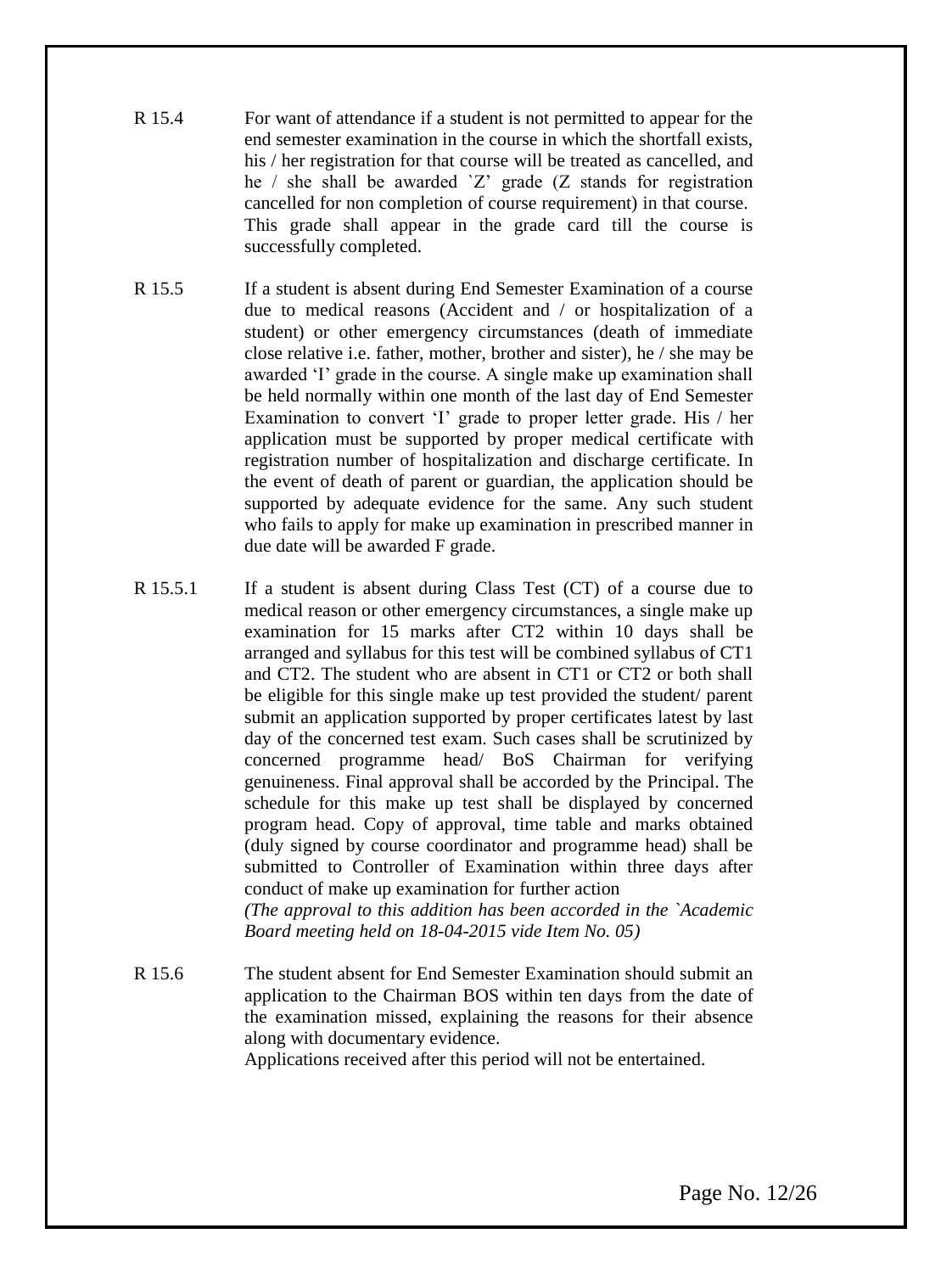- R 15.7 A student who misses the make-up examination will not normally be given another make-up examination. However, in exceptional cases of prolonged illness resulting in the student missing a makeup examination, the Chairman of the Academic Board, in consultation with the Chairman BOS or within approval of the Academic Board may permit the student to appear for a second make-up examination depending on the availability of time span before the commencement of the next semester.
- R 15.8 If a student is continuously absent from the classes for more than four weeks without informing the Course Coordinator, the Coordinator shall immediately bring it to the notice of First Year Coordinator / the Head of the concerned department as the case may be and the Academic Section.
- R 15.9 *Condonation of Attendance:* Those students who have more than 85% attendance for the period other than their medical leave be considered for condonation of attendance provided their overall attendance in a course including the period of illness does not fall below 60%. A student has to apply for leave on medical grounds to Head of concerned department and such application shall be accompanied with a medical certificate from a registered medical practitioner and endorsed by parents or guardian.

### **R 16. Withdrawals**

- R 16.1 Withdrawal on medical grounds/other very exceptional reasons may be permitted by APEC, subject to a maximum of one semester during the student"s entire stay.
- R 16.2 A student who wants to withdraw from a course shall apply through the HOD to the Dean, Academics, on a prescribed form within one week from the end of the Test I Examination and it will be recorded in the registration record of the student and the concerned Course Coordinator will be informed about it. The student will be awarded a withdrawal grade "W" at the end of the semester.
- R 16.3 In case a student is unable to attend classes for more than four weeks in a semester, he/she may apply to the Dean (Academics) through HOD for withdrawal from the semester, which shall mean withdrawal from all the registered courses in the semester. However, such application shall be made as early as possible and latest before the start of the End Semester Examination.

Page No. 13/26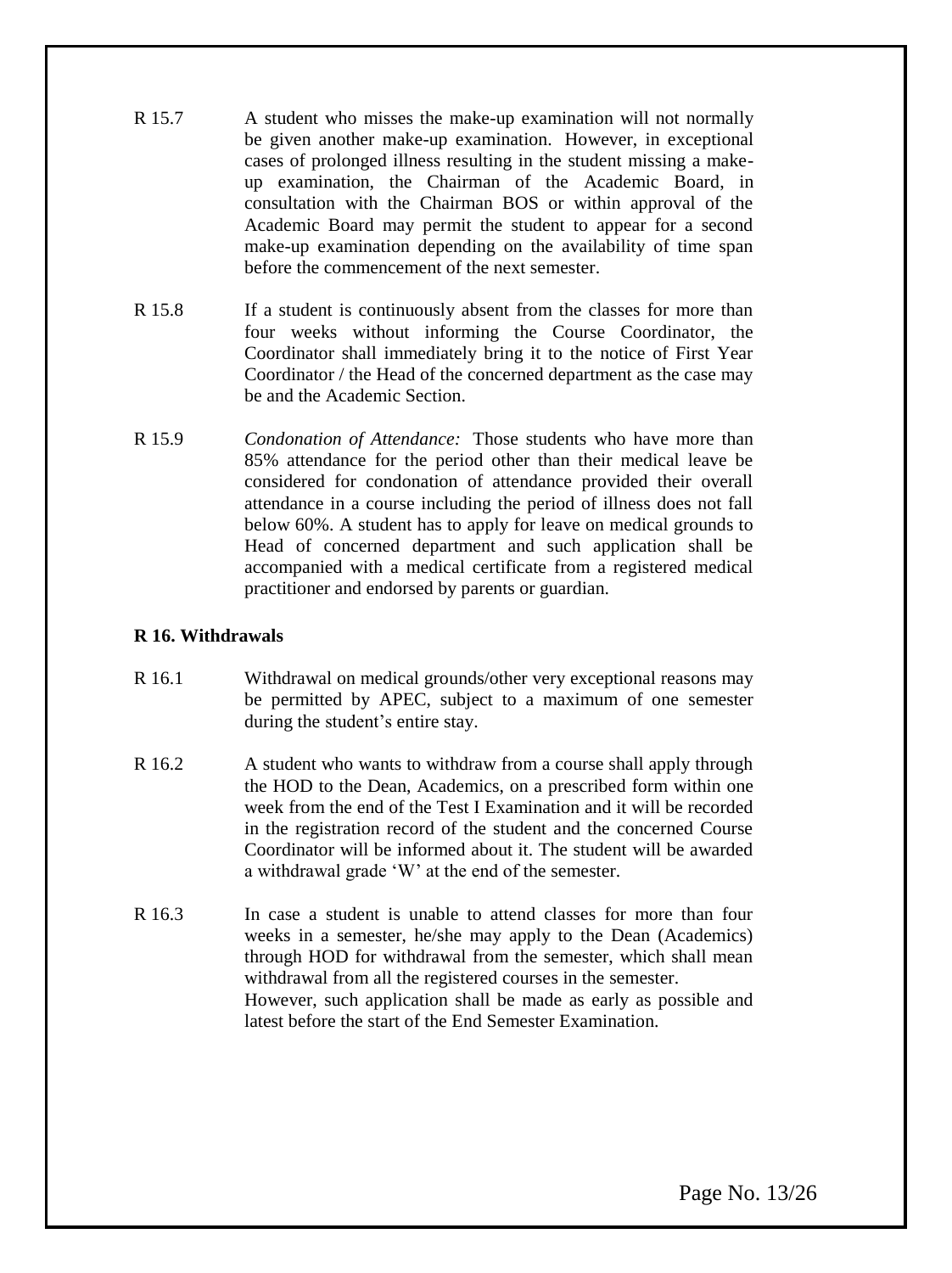R 16.4 In case the period of absence on medical grounds is more than fourteen working days during the semester, a student may apply for withdrawal from the semester, if he/she so desires. But, as per provisions of R 16.3, such an application must be made to the Dean (Academics) through HOD, as early as possible and latest before the beginning of End Semester Examination.

### **R 17. Examination Scheme**

The Academic Board will decide from time to time on the system of tests and examinations in each subject in each semester. The current practice is as follows:

- R 17.1 A student shall be evaluated for his / her academic performance in a course through Teacher"s Assessment (tutorials, home assignments, term papers, field work, seminars, etc. as declared by the course coordinator), Class Test  $I / II$ , practical (Internal and external examination) and the End-Semester Examination, as applicable according to the guidelines formulated for this purpose.
- R 17.2 There will be two Class Tests during the semester each of 15 marks (1 Hour duration) in every theory course and Teachers Assessment of 10 marks.
- R 17.3 The Class Test I (25 % syllabus) will be conducted at the end of  $5<sup>th</sup>$  week and the Class Test II (25 % syllabus other than covered in Class Test I) shall be at the end of  $10^{th}$  week of the semester.
- R 17.4 At the end of the semester there will be an End Semester Examination of 60 marks (minimum 2 Hours 30 min. duration or as prescribed and approved by concerned BOS) for every theory course and will cover the full syllabus of a course. The End Semester Examination shall be compulsory.
- R 17.5 The distribution of weightage for each component in syllabus shall be decided and announced by the Course Coordinator at the beginning of the course, subject to such stipulations as are given in the scheme of Teaching and Examination for a given programme.
- R 17.6 Assessment of laboratory courses shall be based on continuous supervision of students' work, his/ her performance in viva-voce, quality of work, laboratory journal etc. However, the External Practical Exam shall be compulsory wherever applicable.
- R 17.7 The Seminar shall be evaluated through the quality of work carried out, the report submission and presentation(s).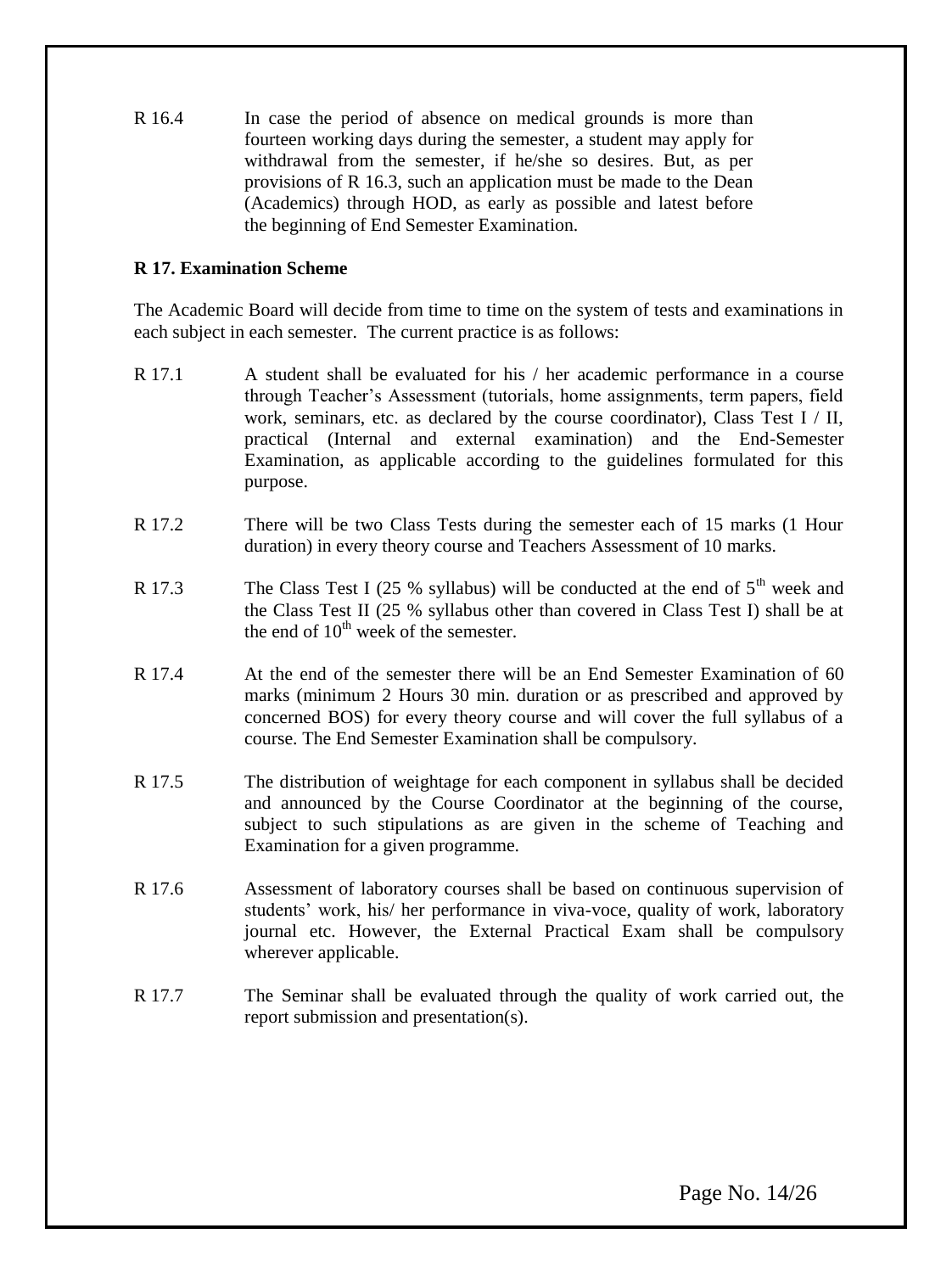R 17.8 The dissertation work shall be evaluated by midterm seminar(s), quality of work carried out, dissertation report submission and the viva-voce examinations. The dissertation reports of M. Tech. students who have not completed their course work be evaluated in that semester itself and the result sent in confidential to the respective Chairman, BOS. The result of the dissertation work evaluation will be declared by the Chairman, BOS only after the successful completion of the courses by those students.

### **R 18. The Grading System**

- R 18.1 For every course taken by a student he/she is assigned a grade based on his/her combined performance in all components of evaluation scheme of a course. The grade indicates a qualitative assessment of the student"s performance and is associated with equivalent number called a grade point.
- R 18.2 The academic performance of a student shall be graded on a ten-point scale following guidelines given in Appendix-A. The letter grades and their equivalent grade points are listed in Table 2.
- R 18.3 The letter Grades (up to D only) awarded to a student in all the courses shall be converted into SGPA and CGPA, to be calculated as given in Appendix  $- A$ .

#### **R 19. Grade Moderation Committee**

R 19.1 The Grade Moderation Committee for the courses shall be appointed semester wise by the Chairman, BOS. This committee shall be responsible for adherence to the guidelines for the award of grades and shall include all the concerned Course Coordinators. The Chairman, Grade Moderation Committee shall be responsible for the display of grades in the department and for forwarding the final grades to the Dean, Academic. The Chairman, Grade Moderation Committee shall also retain the record copies of the marks and the grades along with the statistical parameters for all the courses moderated and hand over a copy of the same to the Chairman, BOS.

### **R 20. Revaluation of Answer Papers**

R 20.1 A course coordinator shall display the marks secured by every student within three days after concerned examination. He / she shall allow student to see the evaluated answer paper in class test I & II. In case of End Semester Examination if aggrieved, the student may apply to Head of Department / Chairman BOS within three days after display of marks for re-totaling / revaluation (in case of revaluation of End Semester Examination answer paper student shall pay fee of Rs. 200/- per course**).** The Chairman BOS will be central moderator at departmental level and shall forward such application(s) to Coordinator Valuation / Assessment. The coordinator Assessment will get approval to the appropriate examiner from the panel of examiner, from Chairman, E C. The examiner for re-valuation shall essentially be different than the first valuer of the answer sheet. Change in marks will be considered if there

Page No. 15/26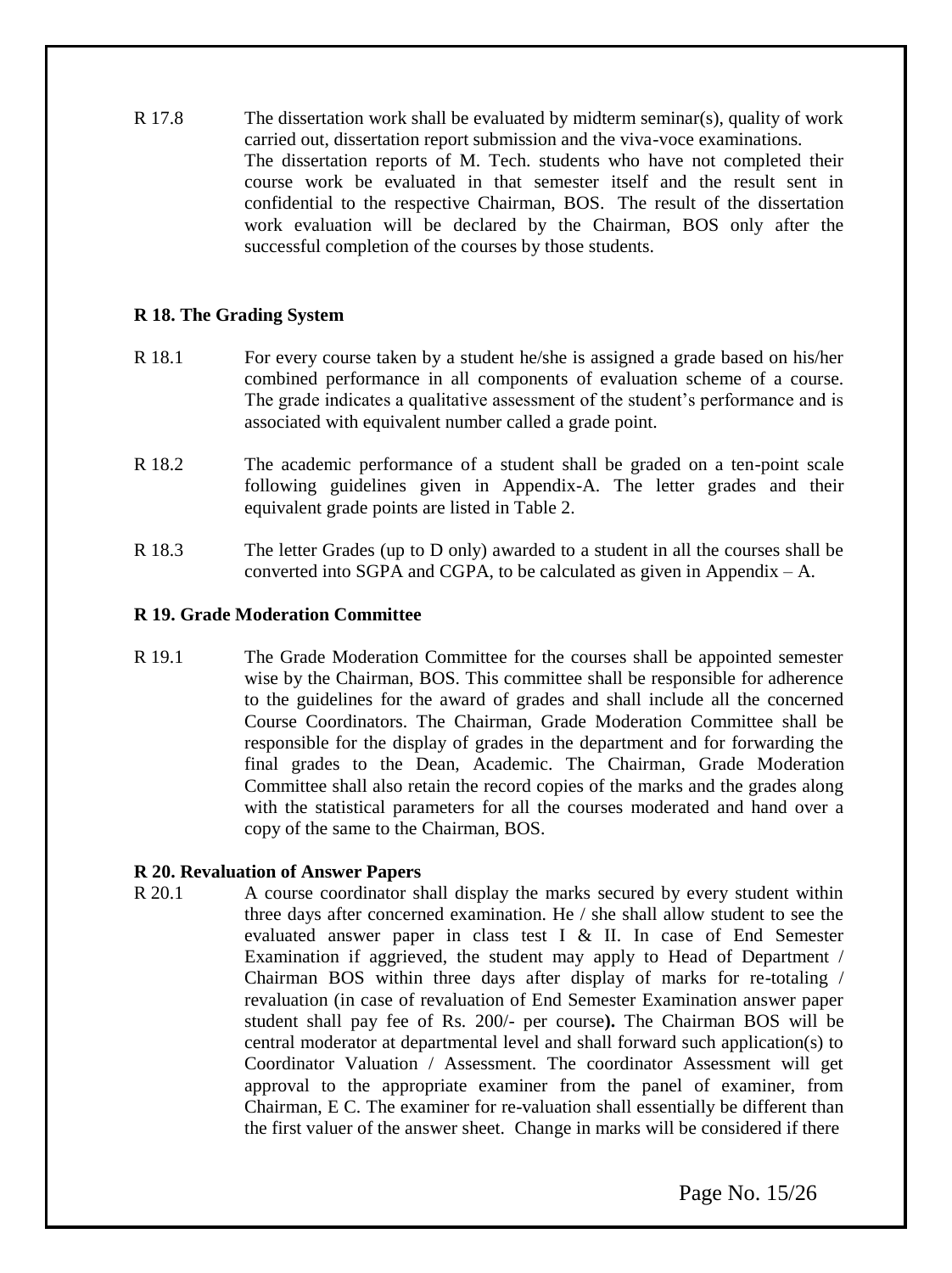is a change greater than 5 % of prescribed total marks. When the change is found to be greater than 5 % and less than or equal to 15%, the changed marks shall be displayed by calculating average of marks allotted by both examiners. If the change in marks after revaluation is found to be greater than 15% of prescribed total marks then the answer paper shall be reassessed by third examiner and changed marks shall be finalized by calculating average of closer marks allotted by two examiners.

This facility shall not be available after grades are finalized. *( The approval to this change has been accorded in the `Academic Board meeting held on 10/12/08) ( The approval to this change has been accorded in the `Academic Board meeting held on 26-08-10)*

### **R 21. Award of Degree**

R 21.1 The Degree shall be awarded by Sant Gadge Baba Amravati University, Amravati on the recommendation of Academic Board / Board.

### **R 22. Grade Card**

R 22.1 The grade card issued at the end of the semester to each student will contain the following : a) the credits for each course registered for that semester; b)the letter grade obtained in each course c) the total number of credits earned by the student upto the end of that semester in each of the course. d) the SGPA and the CGPA.

R 22.2 Grade card will not indicate class or division or rank.

### **R 23. Minimum Requirements for the Award of the Degree**

- R 23.1 The student should have taken and passed all the prescribed courses including seminar and dissertation under the general institutional and departmental requirements and the student should have paid all the Institute dues.
- R 23.2 The credits for the courses in which a student has obtained "D" (minimum passing grade for a course) grade or higher shall be counted as credits earned by him / her. A student, who has a minimum CGPA of 5.5 and earned a minimum number of credits as specified in the PG curriculum, is eligible for the award of the degree.
- R 23.3 A student, who has earned the minimum credits required for a degree but fails to obtain the minimum specified CGPA for this purpose, shall take additional courses or repeat the courses from the programme, till the minimum CGPA is attained subject to maximum duration of programme as specified in R 24.
- R 23.4 A student should have obtained the eligibility certificate in the first semester from Sant Gadge Baba Amravati University, Amravati.

Page No. 16/26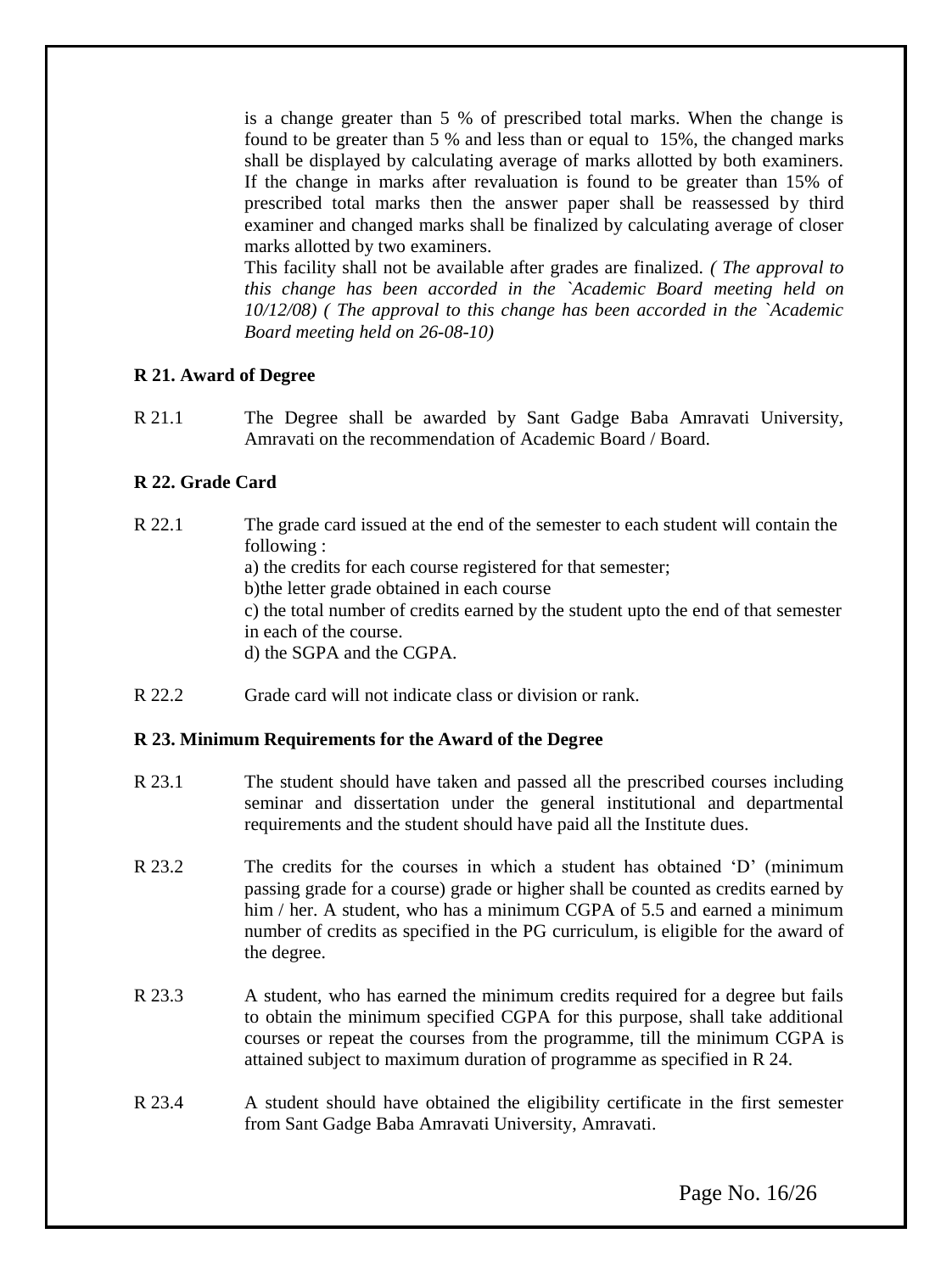R 23.5 The student should have no case of indiscipline pending against him / her.

### **R 24. Maximum Period for Completion of Programme**

R 24.1 The maximum duration for the PG full time programme is eight semesters and PG part time programme is ten semesters from the date of initial registration. The maximum duration of the programme includes the period of withdrawal, absence and different kinds of leaves permissible to a student but it shall exclude the period of rustication of the student from the Institute. However, genuine cases on confirmation of valid reasons may be referred to Academic Board for extending this limit by additional one year. *(The approval to this addition has been accorded in the Academic Board meeting held on 30-06-10 as per item 15 )*

### **R 25. Award of Medals/ Scholarships**

- R 25.1 Awards available under excellent performances in sports, cultural, extra curricular, debate, etc. shall also be given to the students as per prevailing norms.
- R 25.2 The award of scholarships / freeships and other benefits will be in accordance with rules framed by the Government.
- R 25.3 The award of merit scholarships, if any, to the students will be governed by the regulations framed by the Academic Board from time to time.

#### **R 26. Interpretation of Regulations**

R 26.1 In case of any dispute, difference of opinion in interpretation of these regulations or any other matter not covered in these regulations, the decision of the Chairman, Academic Board shall be final and binding.

#### **R 27. Academic Calendar**

R 27.1 The academic activities of the Institute are regulated by Academic Calendar approved by the Board on the recommendation of Academic Board from time to time and made available to the students / Faculty members and all other concerned in printed and / or electronics form. It is mandatory for students / Faculty to strictly adhere to the academic calendar for completion of academic activities.

#### **R 28. Emergent Cases**

R 28.1 Notwithstanding anything contained in the above regulations, the Chairman of the Academic Board may, in emergent situations take action on behalf of the Academic Board as he deems appropriate and report it to the next meeting of the Academic Board for its approval.

Page No. 17/26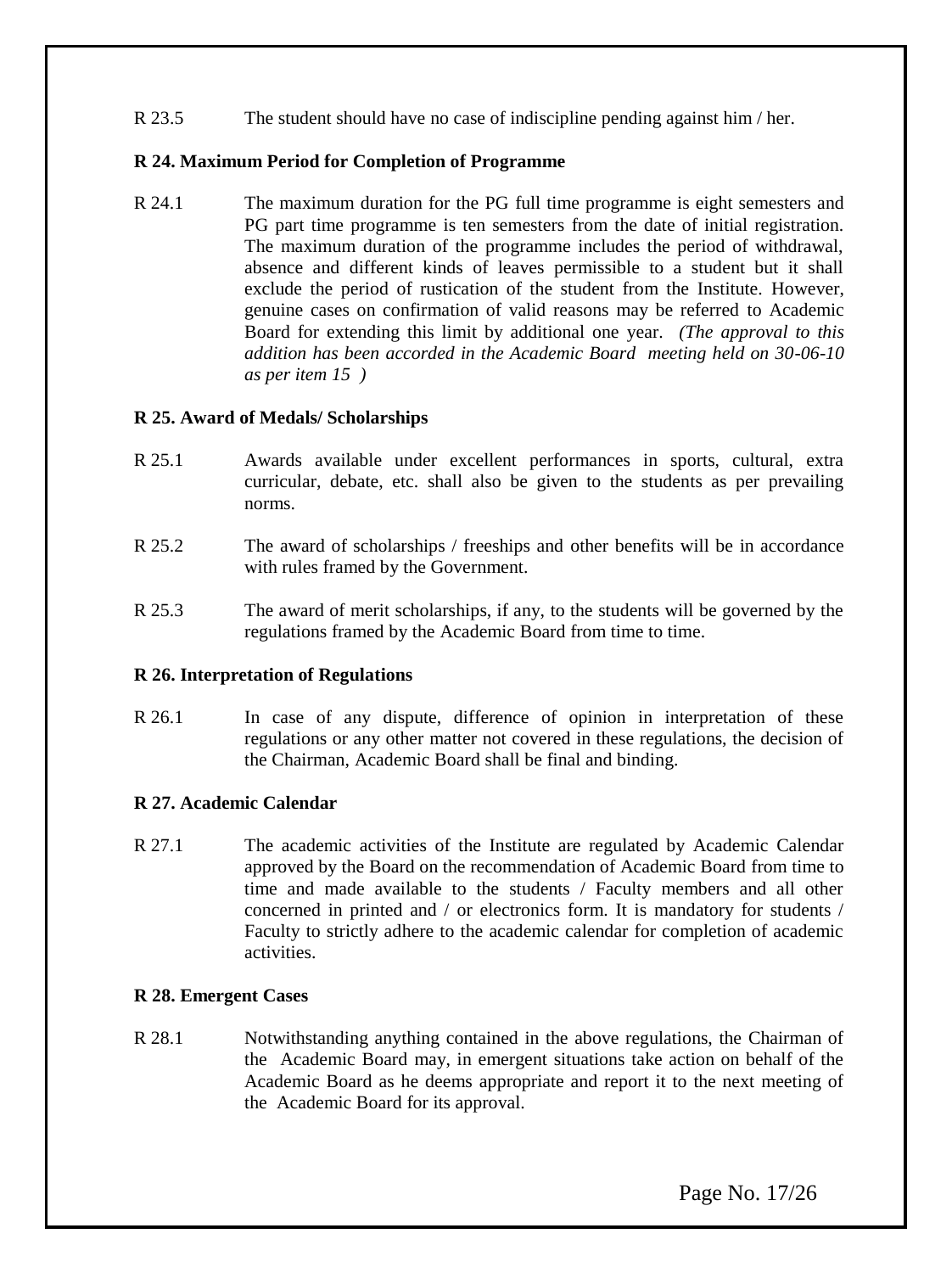### **R 29. Power to Modify**

R 29.1 Notwithstanding all that has been stated above, the Academic Board has the right to modify any of the above regulations from time to time.

### **R 30. Equivalence and Absorption of students from University pattern**

- R 30.1 The student, desirous of seeking readmission to II semester in particular academic year (because of detention in university pattern) will have to register and pass in I semester of the same academic year for all such courses which have not been covered (fully or partially) in previous semester in university pattern.
- R 30.2 While switching from University pattern to autonomous pattern the CGPA of such student shall be calculated as per absolute grading system.

 $CGPA = (Average % of earlier Semesters /10) + 0.75$ *(The approval to this addition has been accorded in the Academic Board meeting held on 30-06-10 as per item 15)*

R30.3 When student switches over from university pattern to autonomous pattern, he / she shall be presumed to have earned credits of all courses offered in previous semesters of that programme in autonomous pattern, provided he/ she clears all the backlog subjects in university pattern and earns credits for the additional courses in autonomous pattern, which are not covered in university pattern, prior to switch over.

### **R 31. Summer Term**

*(The approval to this addition has been accorded in the Academic Board meeting held on 03-04-10)*

R 31.1 As student who has registered for the course but failed may be allowed to register for a Summer Term in the summer vacation, on payment of necessary fees on a specified date. The Summer Term is a compressed semester of one month duration, where all the regulations for the normal semester shall apply except CT1, CT2 & TA. The registration by an individual shall be limited to total credits not exceeding 16. During Summer term CT1, CT2 shall not be conducted and TA marks shall not be awarded.

(The approval to the change has been accorded in the Academic Board meeting held on 25-06-2013 vide item No. 12)

- R 31.2 The concerned department shall offer the require summer courses, as intimated by the Academic section. A course will be offered in the summer semester subject to availability of faculty.
- R 31.3 Students registering for summer term are not eligible for any scholarship / Free ship. They have to pay tuition and other fees, as per prevailing norms.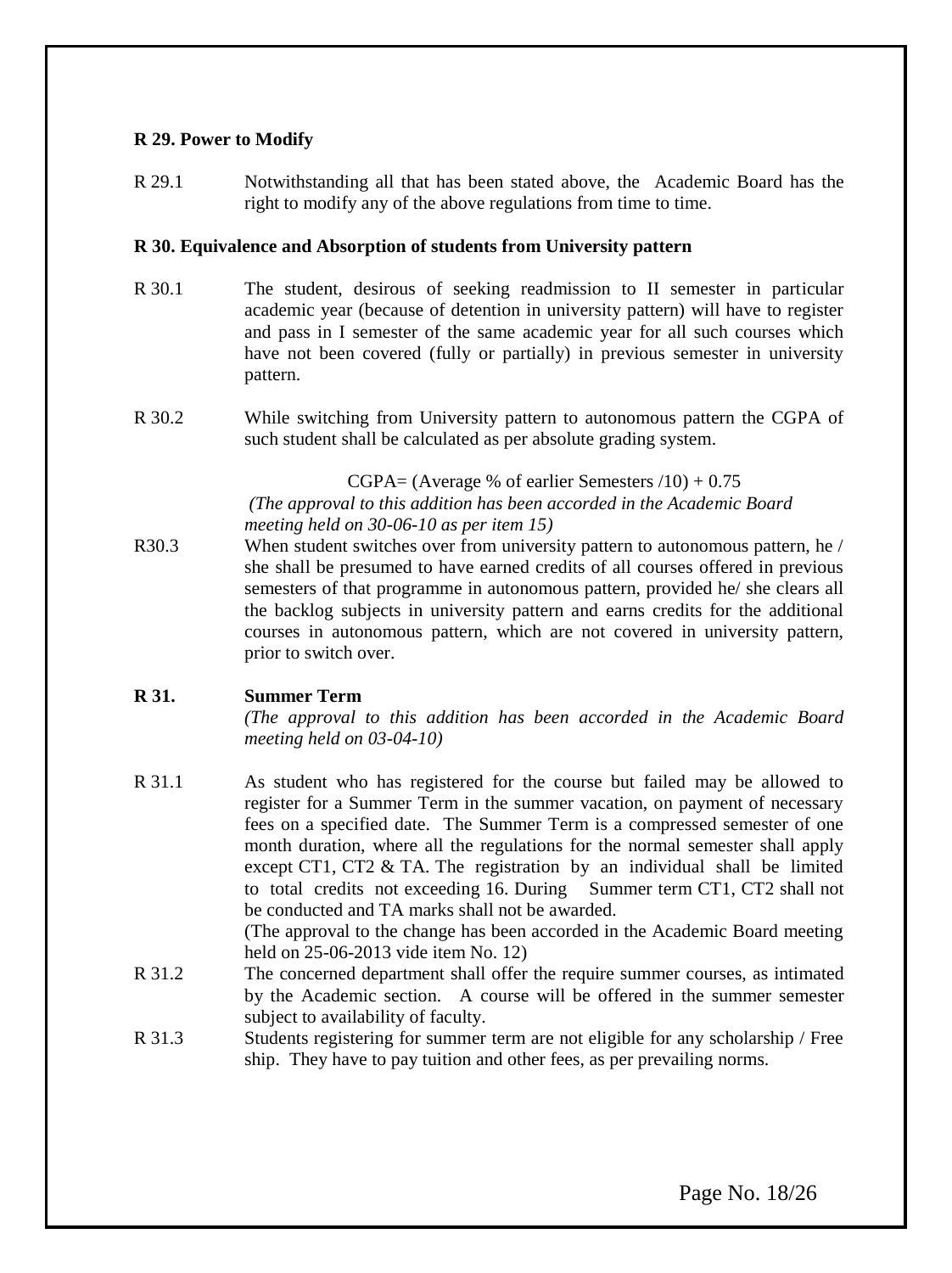R 31.4 During Summer term CT1, CT2, shall not be conducted. Also mark for TA shall not be awarded to student. The marks awarded to student in a course in CT1, CT2 and TA during latest semester in which the students has registered and completed the term for said course, shall be carried forward for award of grade in summer term. The end semester examination shall be held at the end of summer term. However, the maximum grade for summer term shall be B+. (The approval to the change has been accorded in the Academic Board meeting held on 25-06-2013 vide item No. 12)

### **TABLE-1 (A): PG FULL TIME PROGRAMMES LEADING TO MASTER"S DEGREE**

| <b>Branch</b>                 | <b>Degree</b>                        | <b>Short</b>    | Programme |
|-------------------------------|--------------------------------------|-----------------|-----------|
|                               |                                      | title           | Code      |
| <b>Electrical Engineering</b> | M. Tech. – Electrical Power Systems  | EE              | 051       |
| Mechanical Engineering        | M. Tech. – Thermal Engineering       | <b>ME</b>       | 052       |
| Civil Engineering             | M. Tech. - Structural Engineering    | <b>CE</b>       | 053       |
| Civil Engineering             | M. Tech. - Environmental Engineering | CE.             | 054       |
| Electronics and               | M. Tech. - Electronic System and     | ET              | 055       |
| Telecommunication             | Communication                        |                 |           |
| Civil Engineering             | M. Tech. – Geotechnical Engineering  | <b>CE</b>       | 056       |
| Computer Science and          | M. Tech. - Computer Science and      | CS <sup>-</sup> | 057       |
| Engineering                   | Engineering                          |                 |           |
| Mechanical Engineering        | M. Tech. - Production Engineering    | <b>ME</b>       | 058       |

*(The approval to Revision has been accorded in the `Academic Board meeting held on 19th Jnuary2013 vide Item no. 6)*

### **TABLE-1 (B): PG PART TIME PROGRAMMES LEADING TO MASTER"S DEGREE**

| <b>Branch</b>                 | <b>Degree</b>                              | <b>Short</b> | Programme |
|-------------------------------|--------------------------------------------|--------------|-----------|
|                               |                                            | title        | Code      |
| <b>Electrical Engineering</b> | M. Tech. Electrical – Electrical Power     | EE           | 071       |
|                               | <b>Systems</b>                             |              |           |
| Mechanical                    | M. Tech. Mechanical - Thermal Power        | MЕ           | 072       |
| Engineering                   | Engineering                                |              |           |
| Civil Engineering             | M. Tech. Civil - Environmental             | CE           | 074       |
|                               | Engineering                                |              |           |
| Electronics                   | M. Tech. Electronics- Advanced Electronics | ET           | 075       |
| Engineering                   |                                            |              |           |
| Civil Engineering             | M. Tech. Civil- Geotechnical Engineering   | CE           | 076       |

*(The approval to Third Revision has been accorded in the `Academic Board meeting held on 17-06-11 as per item 6)*

*(The approval to Second Revision has been accorded in the `Academic Board meeting held on 30-06-10 as per item 15)*

*(The approval to the First Revision has been accorded in the `Academic Board meeting held on 5th April 2008 vide Item no. 4)*

Page No. 19/26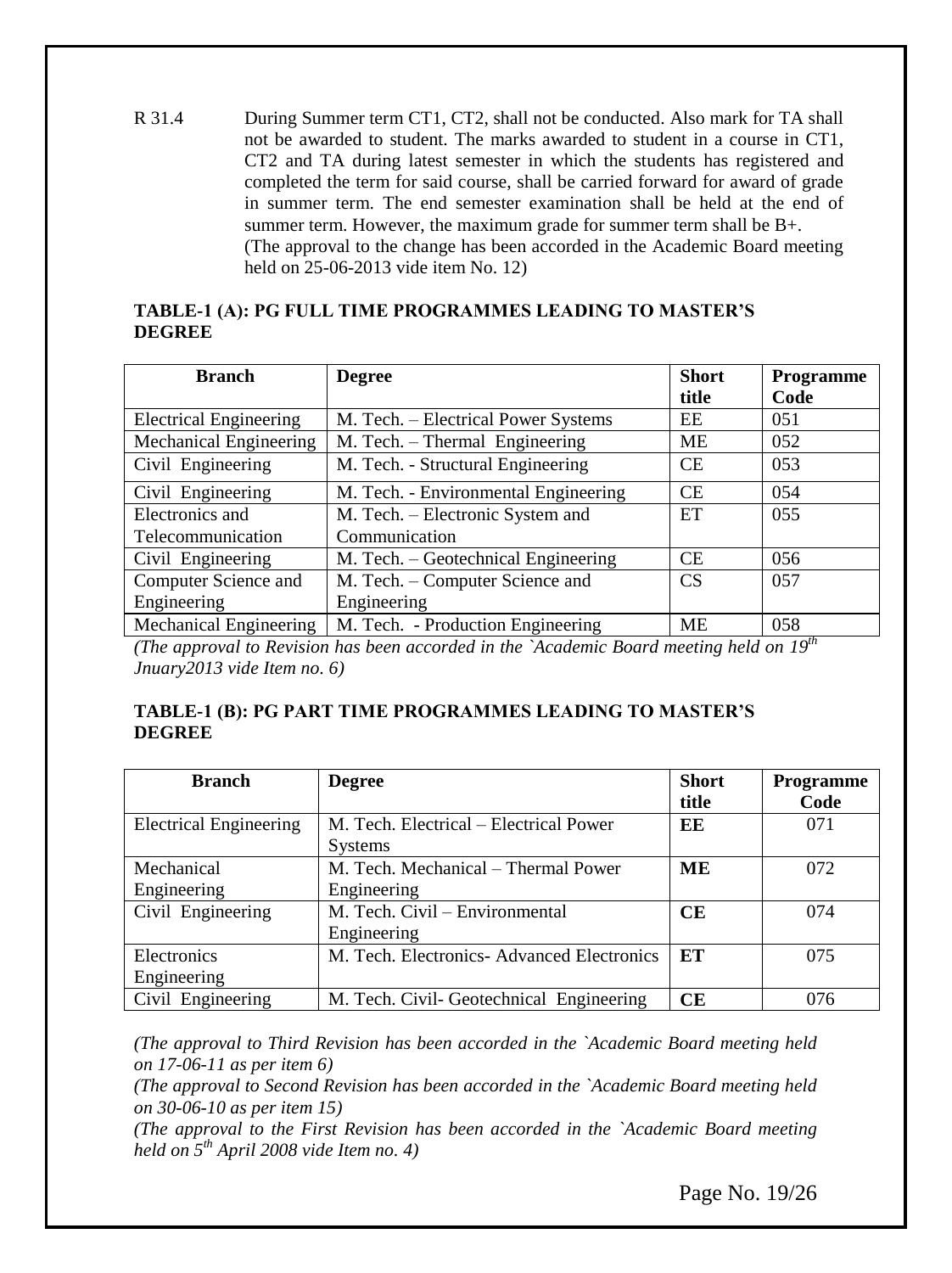| <b>Academic Performance</b>          | <b>Grades</b> | <b>Grade Points</b>               |
|--------------------------------------|---------------|-----------------------------------|
| Outstanding                          | $A+$          | 10                                |
| Excellent                            | A             | 9                                 |
| Very Good                            | $B+$          | 8                                 |
| Good                                 | B             |                                   |
| Average                              | C             | 6                                 |
| Marginal                             | D             | 5                                 |
| Poor                                 | F             |                                   |
| Incomplete                           |               | Subsequently to be changed into   |
|                                      |               | pass ( $D$ to $B+$ ) or $F$ grade |
| Withdrawal                           | W             |                                   |
| Non Completion of course requirement | Z             |                                   |
| Extension (in projects only)         | X             |                                   |

### **TABLE 2: STRUCTURE OF GRADING OF ACADEMIC PERFORMANCE**

*(The approval to the change has been accorded in the Academic Board meeting held on 17.06.2011 vide Item no. 27)* Explanation:

### **"F" Grade**

- The 'F' grade denotes poor performance.
- $\bullet$  A student has to repeat all compulsory (core) courses in which she / he obtains  $\circ$ F' grade, until a passing grade is obtained. Student has to repeat the course as per provisions of R 13.6 or whenever the regular course is offered by the department.
- For the elective courses in which 'F' grade has been obtained, the student may take the same course or any other course from the same elective group.
- Further, 'F' grades secured in any courses stay permanently on the grade card. Repeated failure in a course shall reflect in the form of multiple "F". *(The approval to the change has been accorded in the Senate meeting held on 20th June 2007 vide Item no. 2)*

#### **"I" Grade**

This grade indicates an "Incomplete" course requirements due to absence in End Semester Examination. The grade is required to be converted into a regular letter grade as per provisions in R 15.5.

### **"W" Grade**

This refers to withdrawal from the course as per provisions in R 16. **"X" Grade**

Page No. 20/26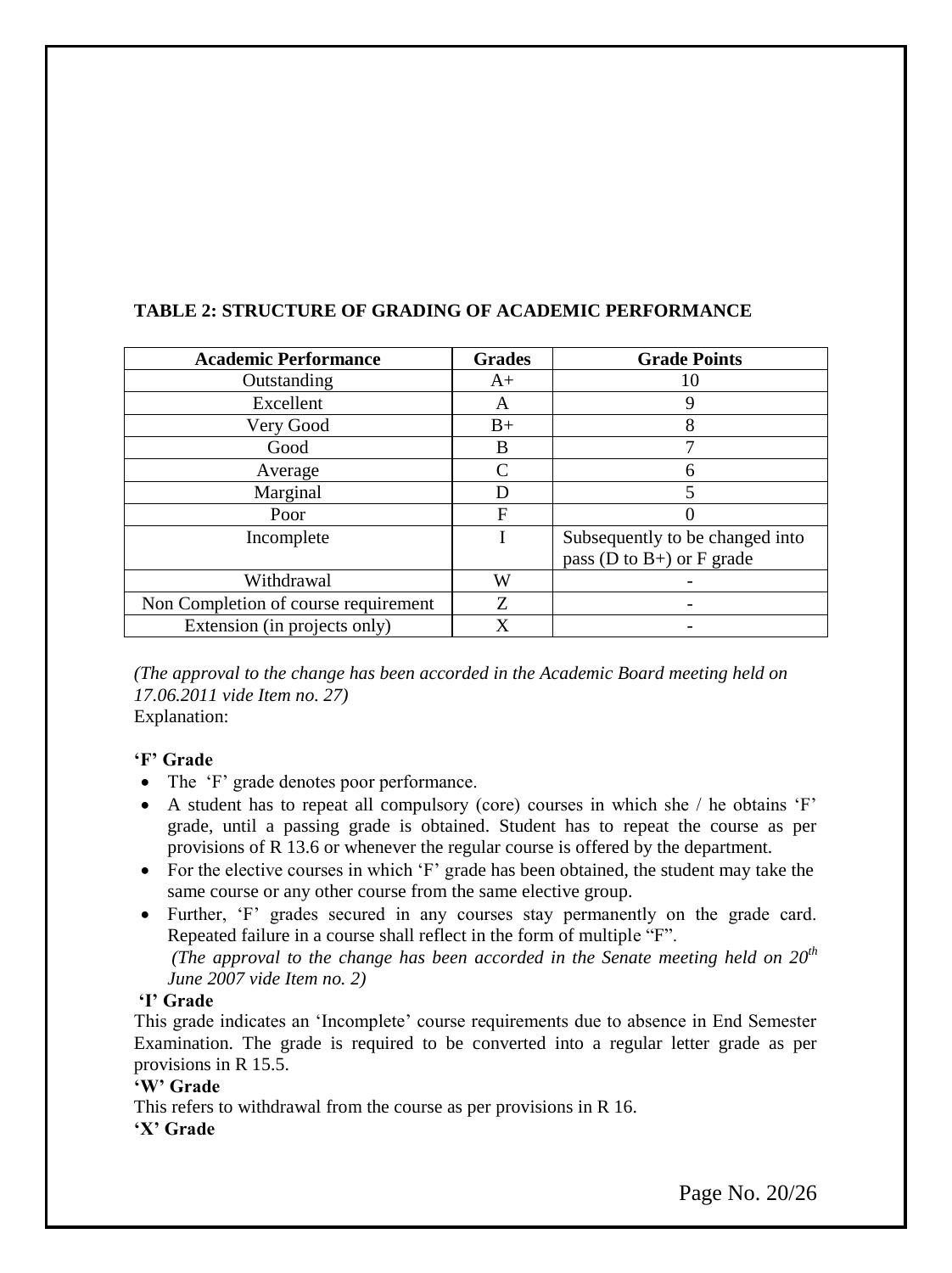This grade is awarded for incomplete Dissertation work and will be converted to a regular grade on the completion of the Dissertation work and its evaluation.

# **"Z" Grade**

This grade stands for registration cancelled for non-completion of course requirement.

Page No. 21/26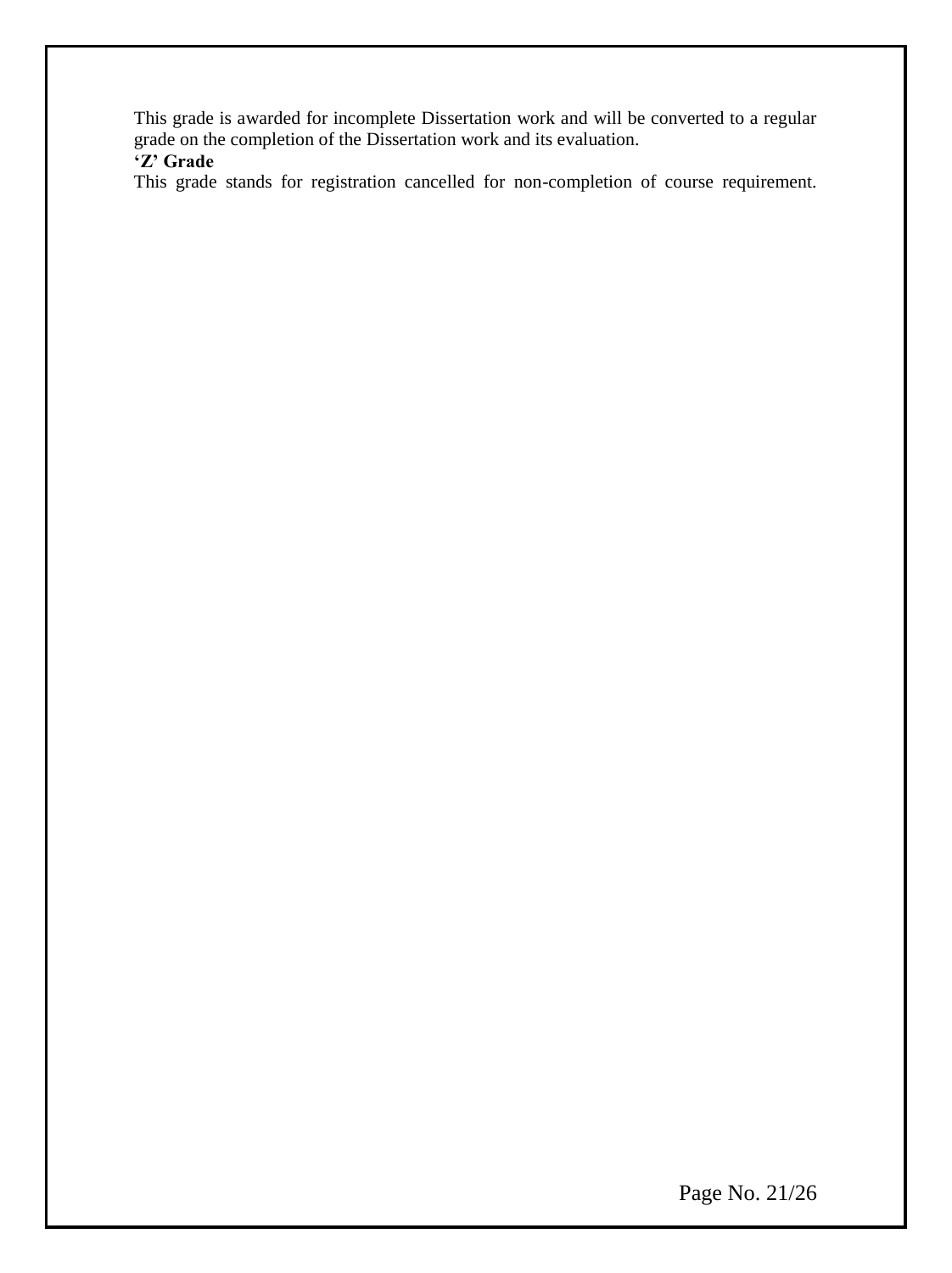## **Appendix-A:**

### **Performance Indices**

### **(i) Calculation of Semester Grade Point Average (SGPA)**

The performance of a student in a semester is indicated by a number called SGPA. The SGPA is the weighted average of the grade points obtained in all the courses registered by the student during the semester.

SGPA = 
$$
\frac{\sum_{i=1}^{n} C_i p_i}{\sum_{i=1}^{n} C_i}
$$

Where,

 $C_i$  = The number of credits offered in the i<sup>th</sup> course of a semester for which SGPA is to be calculated

*(The approval to the change has been accorded in the Senate meeting held on 20th June 2007 vide Item no. 2)*

- $p_i =$ Grade Point earned in the i<sup>th</sup> course
- i = 1,2,………, n represent the number of courses in which a student is registered in the concerned semester

The SGPA is rounded upto two decimal places.

### **(ii) Calculation of Cumulative Grade Point Average (CGPA)**

Up-to-date assessment of the overall performance of a student from the time of his first registration is obtained by calculating a number called CGPA, which is weighted average of the grade points obtained in all the courses registered by the student since he entered the Institute.

$$
CGPA = \frac{\sum_{j=1}^{m} C_j p_j}{\sum_{j=1}^{m} C_j}
$$

Where,

 $C_j$  = The number of credits offered in the j<sup>th</sup> course up to the semester for which CGPA

is to be calculated

*(The approval to the change has been accorded in the Senate meeting held on 20th June 2007 vide Item no. 2)*

 $p_i =$ Grade point earned in the j<sup>th</sup> course. A letter grade lower than D in a course shall not be taken into consideration for calculation of CGPA

 $j = 1,2,...,\ldots$ , m represent the number of courses in which a student is registered up to the semester for which the CGPA is to be calculated

The CGPA is also rounded upto two decimal places.

Page No. 22/26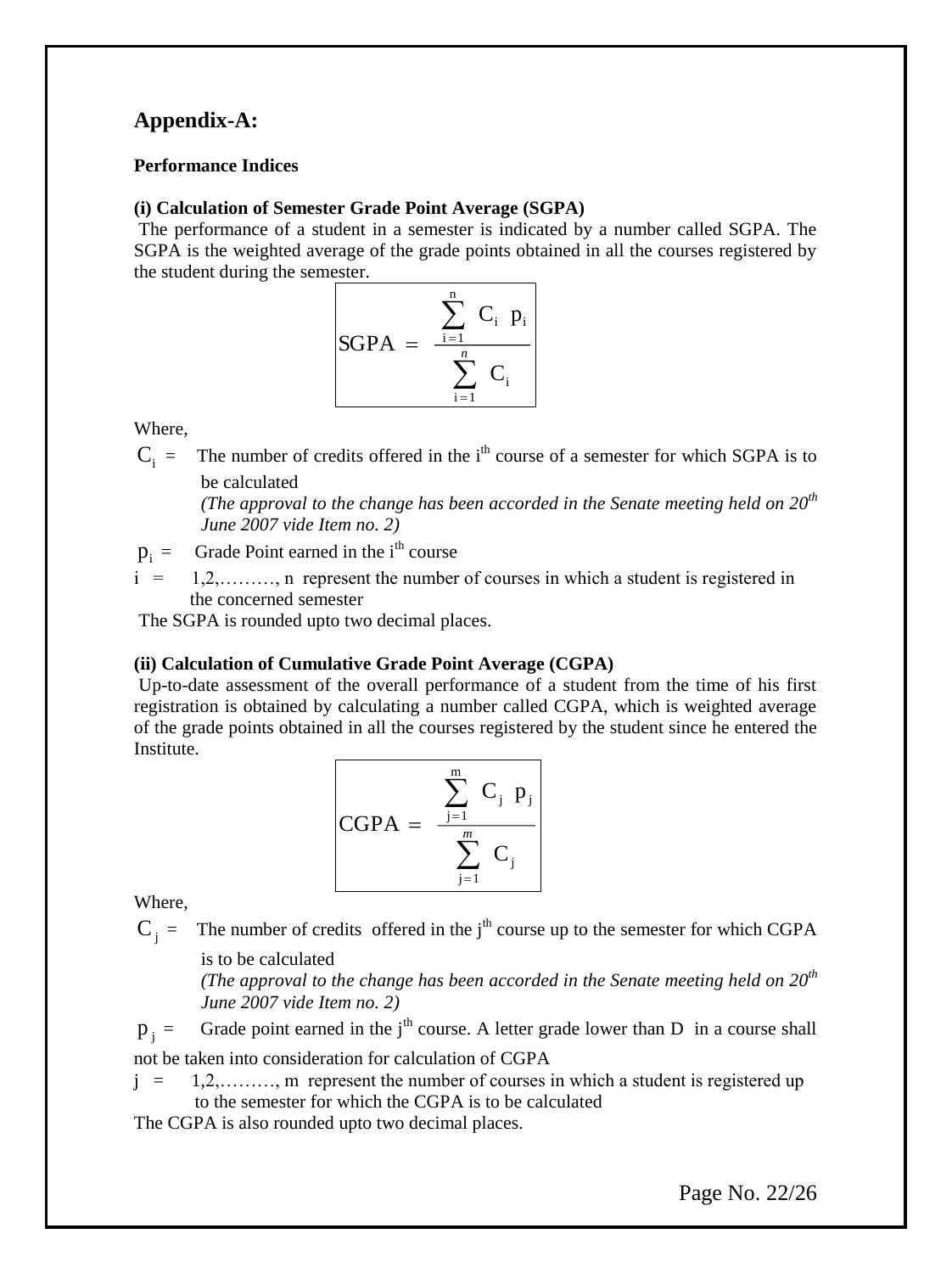### **Appendix-B**

### **Guidelines for the Award of Grades**

The following are the general guidelines for the award of grades:

- (i) For each student, evaluation in different components of a course shall be done in absolute marks considering the weightage in scheme.
- (ii) The marks of various components shall be added to get total marks secured on a 100-points scale. The rounding off shall be done on the higher side.
- (iii) For less than 15 students in a course, the grades shall be awarded on the basis of natural cut-off in the absolute marks (Appendix D).
- (iv) For more than 25 students in a course, the statistical method shall be used for the award of grades with or without marginal adjustment for natural cut-off. The salient features of statistical method are given in Appendix-E.
- (v) For strength of student in any course between 15-25, any of the above methods may be used.
- (vi) In case of statistical method, A+ (A Plus) grade shall not be awarded for percentage of marks less than 80 under any circumstances. There shall not be more than 10% (rounded off to integer value)  $A +$  grade in any course. *(The approval to the change has been accorded by Chairman, Academic Board. Post facto approval to the change shall be obtained in ensuing Academic Board meeting)*
- (vii) In case of statistical method, D grade shall not be awarded for percentage of marks less than 50 in any case.
- (viii) The overall distribution of different grades shall be as indicated in the statistical distribution to the extent possible. (Appendix  $-E$ )
- (ix) The provisional grades shall be awarded by the Course Coordination Committee / Course coordinator of the course. The grades shall be finalized within ten days after the End Semester Examination. The course coordinator shall have full responsibility for this purpose.
- (x) The grades so awarded shall be moderated by a Grade Moderation committee for that semester of the department. This committee will finalize the grades and display a copy of the grades awarded on the Notice board of the Department. All the final grades shall be communicated to the Dean, Academics within three days from the date of display of grades.
- (xi) The procedures for evaluation and award of grades for dissertation, training, seminar and group discussion shall be decided by the respective DFB.

### **Appendix-C**

### **Dissertation Evaluation**

 Every student has to undertake a dissertation of professional interest. The Dissertation may be related to a theoretical analysis, an experimental investigation, a proto-type design, a new correlation and analysis of data, fabrication and setup of new equipment. The Supervisor allotted by the Head of department normally assigns the dissertation well in time and the work is done uniformly during both the semesters of the final year. *(The approval to the change has been accorded in the Academic Board meeting held on 30-06-10 as per item 15 )*

Page No. 23/26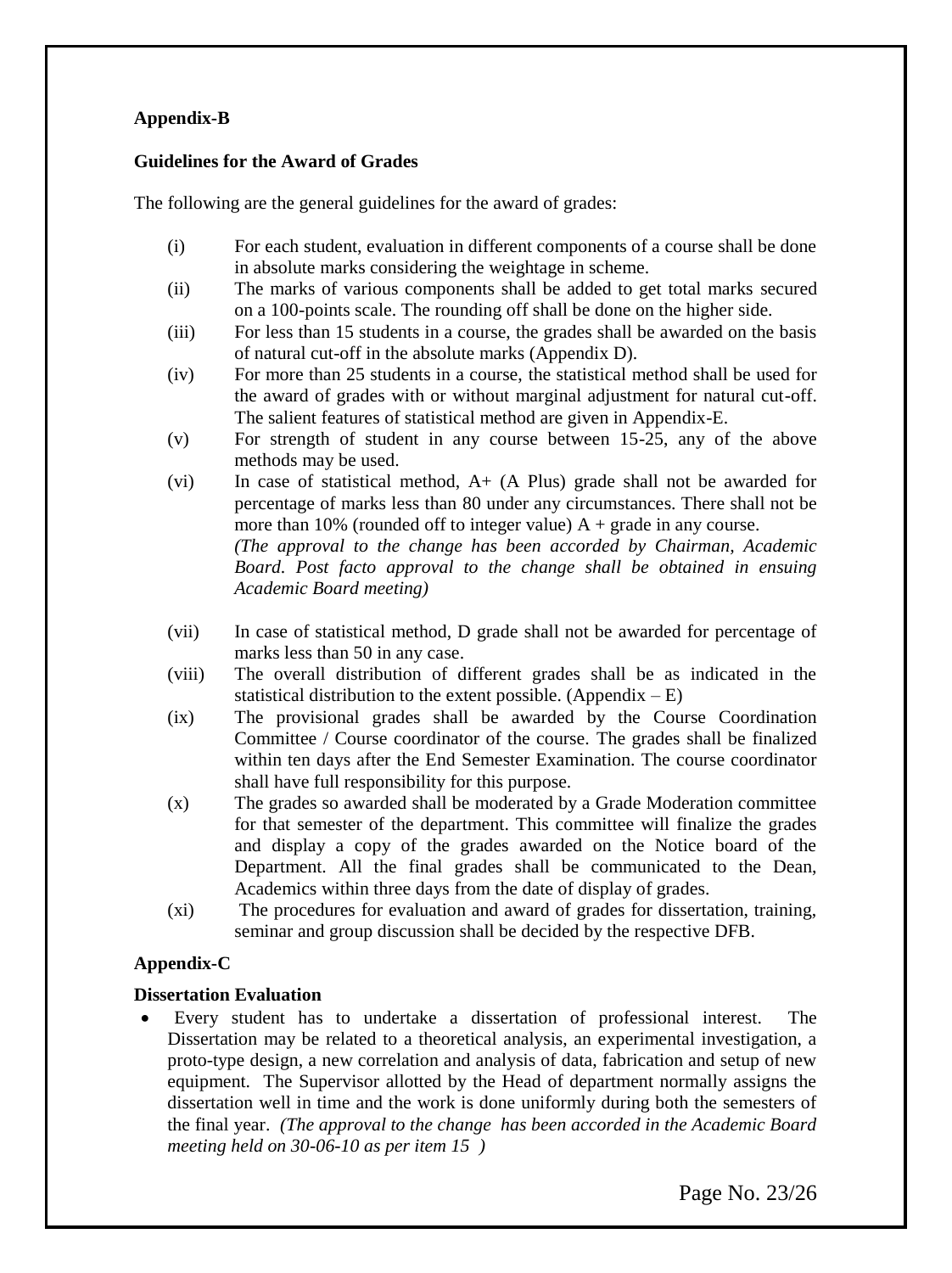- For full time course, the registration for the dissertation work is normally in two stages, each spread over a semester. At the end of the first stage, the student is required to submit preliminary report of his / her work by a prescribed date to the Course Coordinator and present it to a Panel of Examiners. The second stage of the work is continued in the following semester.
- For part time course, the registration for the dissertation work is normally in three stages, each spread over a semester. At the end of the first stage, the student is required to submit preliminary report of his / her work by a prescribed date to the Course Coordinator and present it to a panel of Examiners. The second and third stage of the work is continued in the following semester. *(The approval to this addition has been accorded in the Academic Board meeting held on 30-06-10 as per item 15 )*
- The student shall register the title along with dissertation synopsis within a month from the date of registration. The change in title, if any, shall be allowed once, provided such request is received from student duly approved by the supervisor and Examination Committee.
- The final dissertation report should be submitted by the prescribed date. A panel of examiners shall evaluate the report and an oral examination is conducted after the End Semester Examination. *(The approval to the change has been accorded in the Academic Board meeting held on 30-06-10 as per item 15 )*
- Generally there should not be any extension in the schedule for dissertation report. However, for genuine reasons (such as medical reasons (Accident and / or hospitalization of a student) or other emergency circumstances (death of immediate close relative i.e. father, mother, brother and sister), extension in submission of dissertation report beyond the date specified in the calendar for one month with permission from BOS, Chairman may be granted. If the dissertation cannot be completed due to valid reasons, the course can be withdrawn in consultation with the course coordinator and the supervisor on or before the last date for withdrawal of courses. Re-registration for the same is required in the following semester in which it should be completed. He  $/$  she may submit the dissertation immediately after reregistration if desired.

*[The approval to the change has been accorded in the Senate meeting held on 5 th April 2008 vide Item no. 14(1)]*

 Students who do not withdraw the dissertation in time and do not submit the dissertation report for assessment by the due date, will be temporarily awarded "I" grade at the time of finalization of grades. The "I" grade will be converted to a performance grade not higher that B+ when these students submit their reports and undergo the oral examination. Thus such students will be entitled only to the grades B+, B, C, and D after the oral assessment. Further, if such late reports are not submitted, one week before the registration of next semester, the "I" grade will be automatically converted to "F".

*(The approval to the change has been accorded in the Academic Board meeting held on 17.06.2011 vide Item no. 27)*

 First stage assessment of the dissertation shall be awarded letter grade. Students who obtain F in the final (second stage) assessment will be required to re-register for the second stage.

*(The approval to the change has been accorded in the Academic Board meeting held on 5 th April 2008 vide Item no. 4)*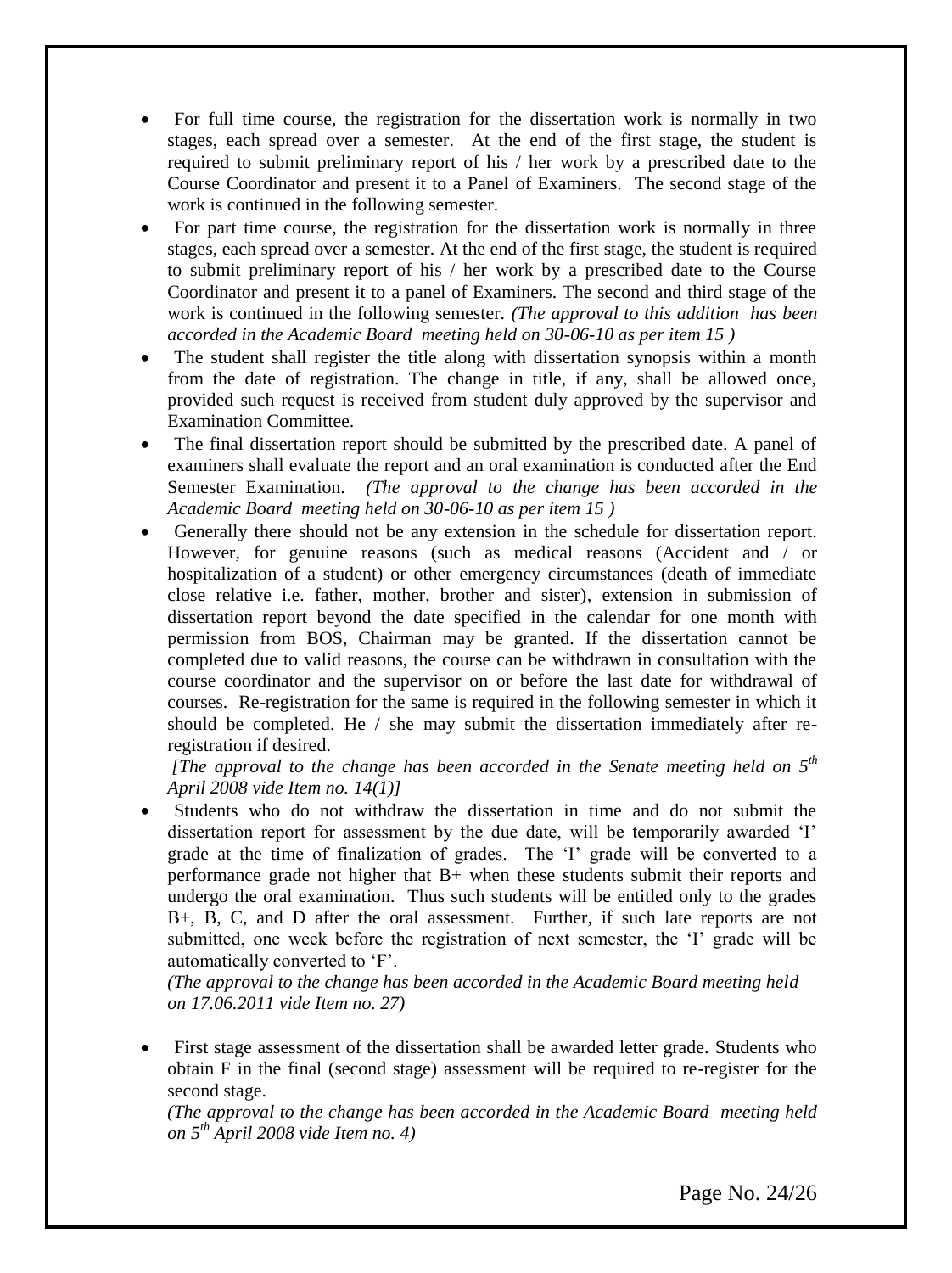- Student should submit 3 hardbound typed copies of Dissertation Report. A student who is unable to complete his/her Dissertation may be awarded 'X' grade and he/she will be required to register for the next Semester and pay the fees under following circumstances:
	- (d) Exceptional circumstances beyond student"s / supervisor control
	- (e) Medical grounds
	- (f) Technical reasons/grounds such as the equipment not being available.

*(The approval to the changes has been accorded in the Academic Board meeting held on 30-06-10 as per item 15)*

### **Appendix-D**

#### **Award of Grade Based on Absolute Marks System**

The award of grades based on absolute marks out of 100 shall be made as follows:

| <b>RANGE</b> | <b>GRADE</b> |
|--------------|--------------|
| <b>MARKS</b> |              |
| 80-100       | $A+$         |
| 75-79        | A            |
| $70 - 74$    | $B+$         |
| 65-69        | B            |
| 57-64        | C            |
| $50 - 56$    | וו           |

*(The approval to the change has been accorded in the Academic Board meeting held on 5 th April 2008 vide Item no. 4) (The approval to the change has been accorded by Chairman, Academic Board. Post facto approval to the change shall be obtained in ensuing Academic Board meeting) (The approval to the Revision has been accorded in the Academic Board meeting held on 19th January 2013 vide Item no.6)*

### **Appendix – E**

#### **Statistical Method (Relative Grading) for the Award of Grades**

*(The approval to the change has been accorded in the Senate meeting held on 20th June 2007 vide Item no. 2)*

For the award of grades in a course, all component-wise evaluation shall be done in marks. The marks of different components viz. Class Test Examinations (CT), End-Semester-Examination (ESA), Teacher"s Assessment (TA), Practical Assessment, etc. would be reduced to relative weightage of each component as approved by the Academic Board and added. Marks so obtained would be converted to grades following the guidelines given below:

Award of Grades-

Grade A+ absolute grade only 10 % or less number of students securing A+ grade and they should have > 80% marks.

*(The approval to the change has been accorded by Chairman, Academic Board. Post facto approval to the change shall be obtained in ensuing Academic Board meeting)*

Page No. 25/26